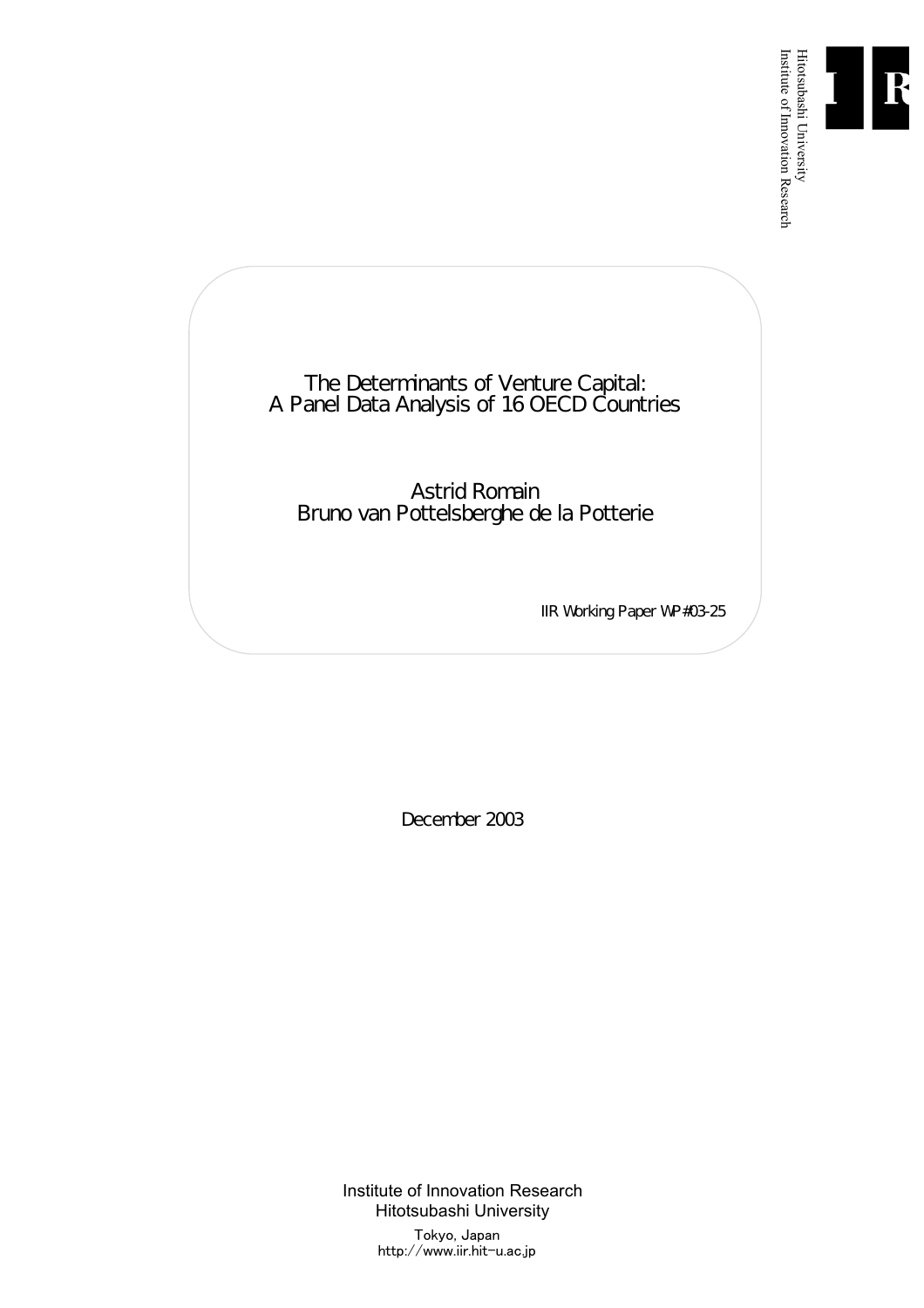# **The Determinants of Venture Capital: A Panel Data Analysis of 16 OECD Countries**

Astrid Romain

Bruno van Pottelsberghe de la Potterie

December 2003

WP#03-25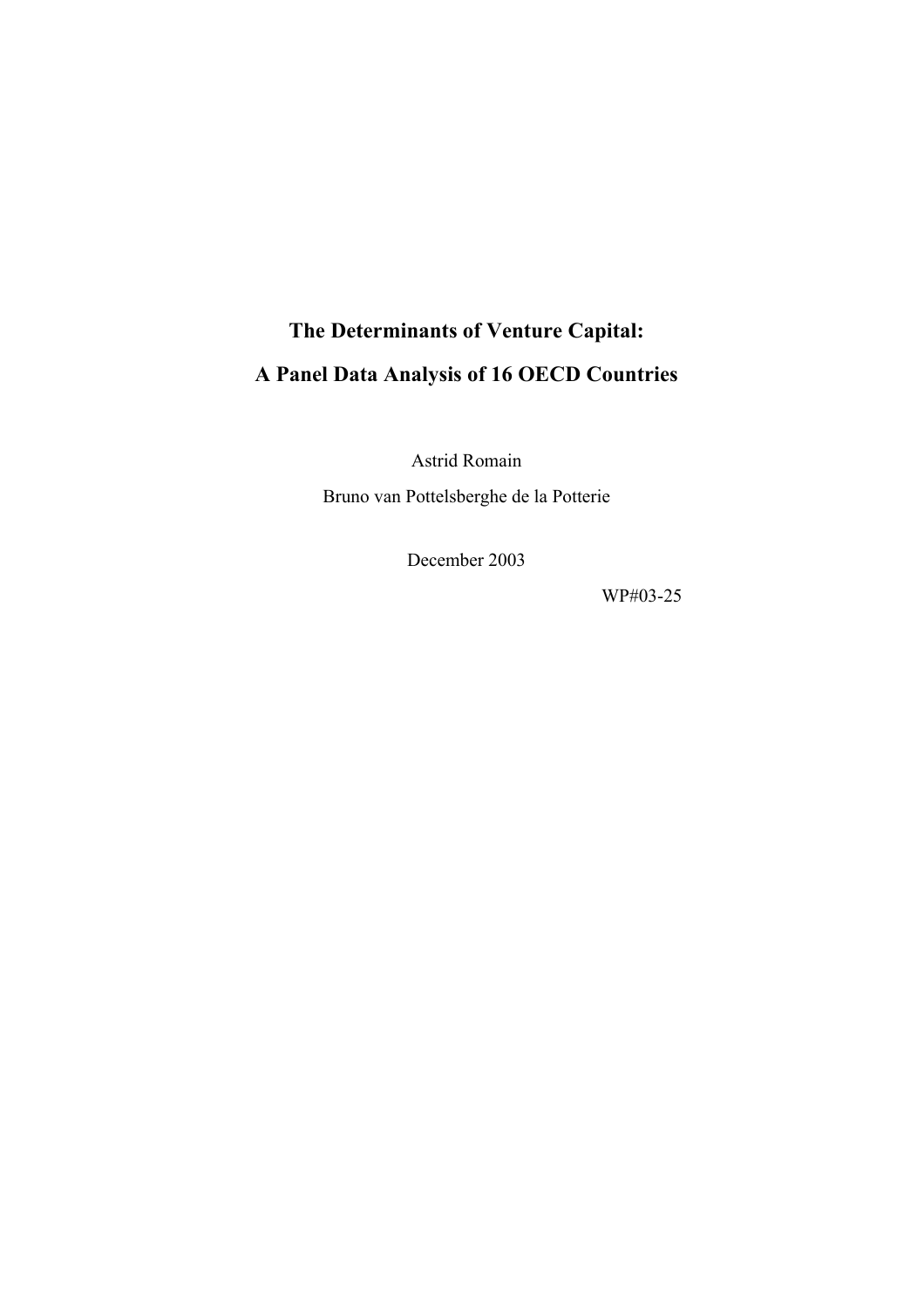# **THE DETERMINANTS OF VENTURE CAPITAL: A Panel Data Analysis of 16 OECD Countries**

# *Astrid ROMAIN*<sup>∆</sup> *and Bruno VAN POTTELSBERGHE DE LA POTTERIE*<sup>α</sup>

December 2003

**Abstract:** The objective of this paper is to identify the main determinants of venture capital (VC). We develop a theoretical model where three main types of factors affect the demand and supply of VC. These factors are related to macroeconomic conditions, research efforts and technological opportunity, and the entrepreneurial environment. The model is evaluated econometrically with a panel dataset of 16 major OECD countries over the period 1990-1998. The estimates confirm that VC intensity is highly pro-cyclical it reacts positively and significantly to GDP growth. Short-term (one-year) interest rates have a positive impact on VC intensity, which means that they affect more the demand side of VC (entrepreneurs) than the supply side. Indicators of technological opportunity, such as the growth rate of R&D investment, the stock of knowledge and the number of triadic patents affect positively and significantly the relative level of VC. The factors associated with the entrepreneurial environment also explain a substantial part of cross-country variations in VC intensity. An increase in corporate income tax rate has a negative effect on VC intensity. Labour market rigidities reduce the impact of the GDP growth rate and of the stock of knowledge, whereas a minimum level of entrepreneurship is required in order to have a positive effect of the available stock of knowledge on VC intensity. One important policy implication emerges from these results. It is not by providing money for VC that public decision makers will stimulate VC, but by providing knowledge and improving the entrepreneurial environment.

**Keywords:** Venture Capital, Technological Opportunity, Entrepreneurship, Labour Market Rigidities

**JEL:** G24, O33, M13, C33

#### **Acknowledgment:**

 $\overline{\phantom{a}}$ 

Research financed by the Région de Bruxelles-Capitale. We would like to thank Lydia Greunz (ULB, DULBEA), Ant Bozkaya (ULB, DULBEA), Marie-Paule Laurent (ULB, CEB), Pierre Monhen (Maastricht, MERIT), Philip Marey (Maastricht, ROA), Sadao Nagaoka (IIR), Reinhilde Veugelers (KUL) and the participants to three academic seminars for their useful comments: KUL in November 2002, MERIT in January 2003, and IIR in July 2003. The final version of this paper was performed when Bruno van Pottelsberghe was Visiting Professor at the Institute of Innovation Research (IIR), Hitotsubashi University, Tokyo, July-December 2003.

<sup>∆</sup> Astrid Romain, Université Libre de Bruxelles, Solvay Business School, Centre Emile Bernheim and DULBEA, CP 140, 50 av. F.D. Roosevelt, B-1050, Brussels (e-mail: astrid.romain@ulb.ac.be)

α Bruno van Pottelsberghe, Université Libre de Bruxelles, Solvay Business School, Solvay Chair of Innovation, Centre Emile Bernheim, DULBEA and CEPR, CP 145/01, 21 av. F.D. Roosevelt, B-1050, Brussels (e-mail: bruno.vanpottelsberghe@ulb.ac.be).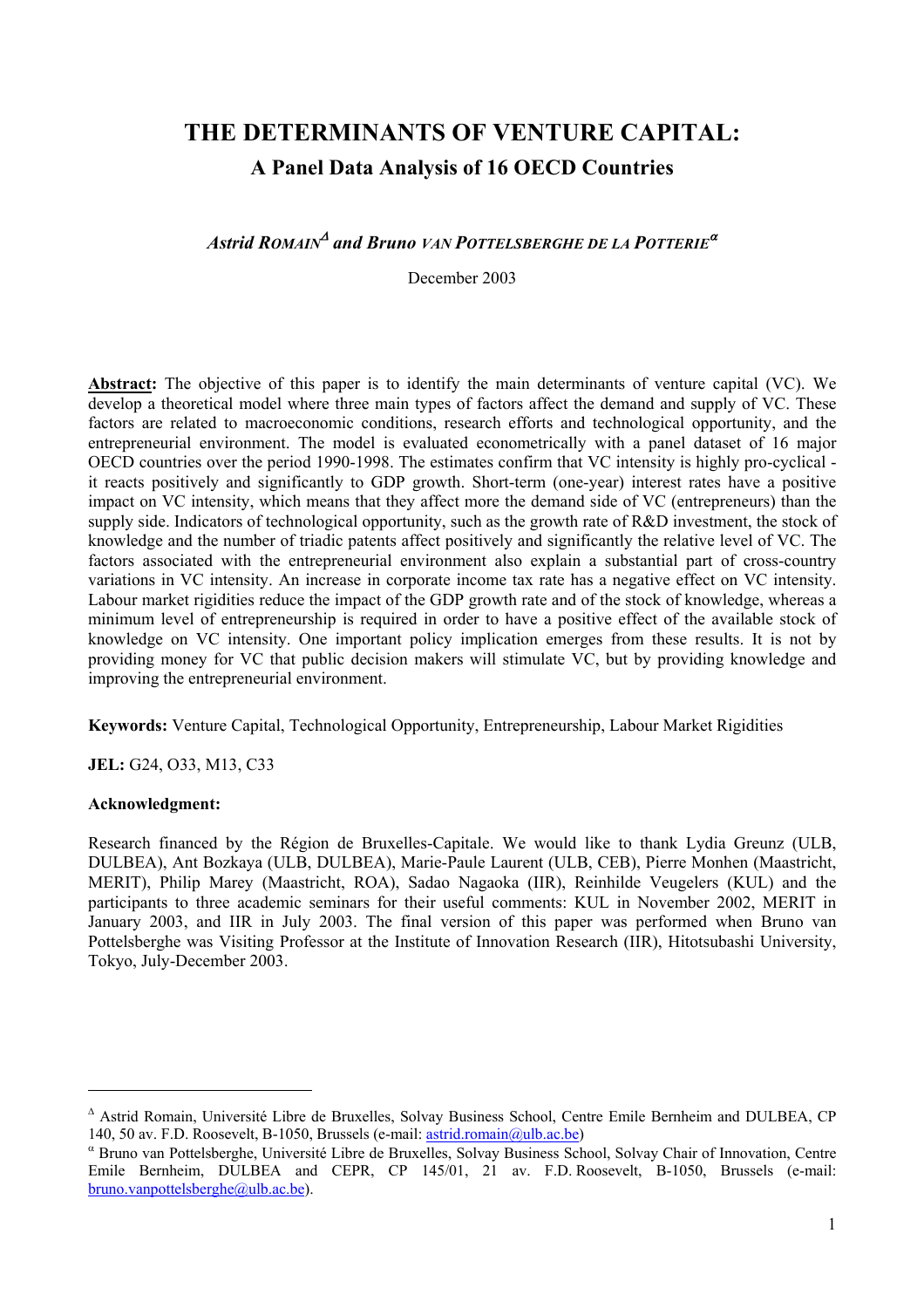# **1. Introduction**

Venture capital (VC) is a financial intermediary that aims at fitting innovative start-up's needs, mainly because these firms are generally associated with large growth potentials and high levels of uncertainty. A growing number of scholars have documented the positive impact that venture funds have on the probability of success of start-ups, as well as on the growth of their sales and employees<sup>1</sup>. Most government bodies in industrialized countries now recognize the importance of VC as a factor of firm creation and sustainable growth.

Despite this wide recognition of venture funds as key players underlying a country's entrepreneurial performances, there are huge differences across industrialized countries in the relative amounts invested in VC. The level of VC intensity is relatively high in the USA and Canada for instance, whereas it is very low in Japan. The diversity of national financial systems is undoubtedly one important factor underlying these international differences. Other factors also play an important role, as shown by Jeng and Wells (2000) and Gompers and Lerner (1998). With a panel dataset of 21 countries Jeng and Wells show that labour market rigidities, the level of Initial Public Offerings (IPO), government programs for entrepreneurship, and bankruptcy procedures explain a significant share of cross country variations in VC intensity.

The objective of this paper is to contribute to this recent stream of research in three ways. We first develop a theoretical model which takes into account the factors that affect the demand and supply of VC. These factors include the growth of GDP, short-term and long-term interest rates, several indicators of technological opportunity, and of entrepreneurial environment. Second, we exploit a panel dataset composed of 16 countries over a nine years period. Third, we investigate to what extent the level of entrepreneurship and of labour market rigidities affect the impact of the GDP growth rate and the stock of available knowledge on VC intensity.

The results show that interest rates and the corporate income tax rate significantly influence VC intensity. The countries with lower labour market rigidities benefit from a higher impact of the GDP growth rate and the available stock of knowledge on the relative level of VC. Higher levels of entrepreneurship – i.e., the percentage of people being involved in a start-up – induce a positive and significant relation between the R&D capital stock and VC intensity.

The paper is structured as follows: The next section summarizes the main findings of the few existing evaluation of the determinants of venture capital. A theoretical model of demand and supply of venture capital and the econometric model are developed in section 3. The empirical results are presented and interpreted in section 4. Section 5 concludes.

# **2. Literature review**

 $\overline{\phantom{a}}$ 

Few articles have so far focused on the determinants of VC. To the best of our knowledge, only two articles attempted to evaluate quantitatively the macroeconomic determinants of VC. Jeng and Wells (2000) develop a model aiming at identify the determinants of VC and test it on a cross-section of 21 countries over a period of 10 years. Gompers and Lerner (1998) focus on the US economy over the period 1969-1994. The main results are summarised in Table 1.

<sup>1</sup> See Engel (2002), Hellmann and Puri (2002), Kortum and Lerner (2000), Romain and van Pottelsberghe (2003) for empirical evidence on the economic impact of VC.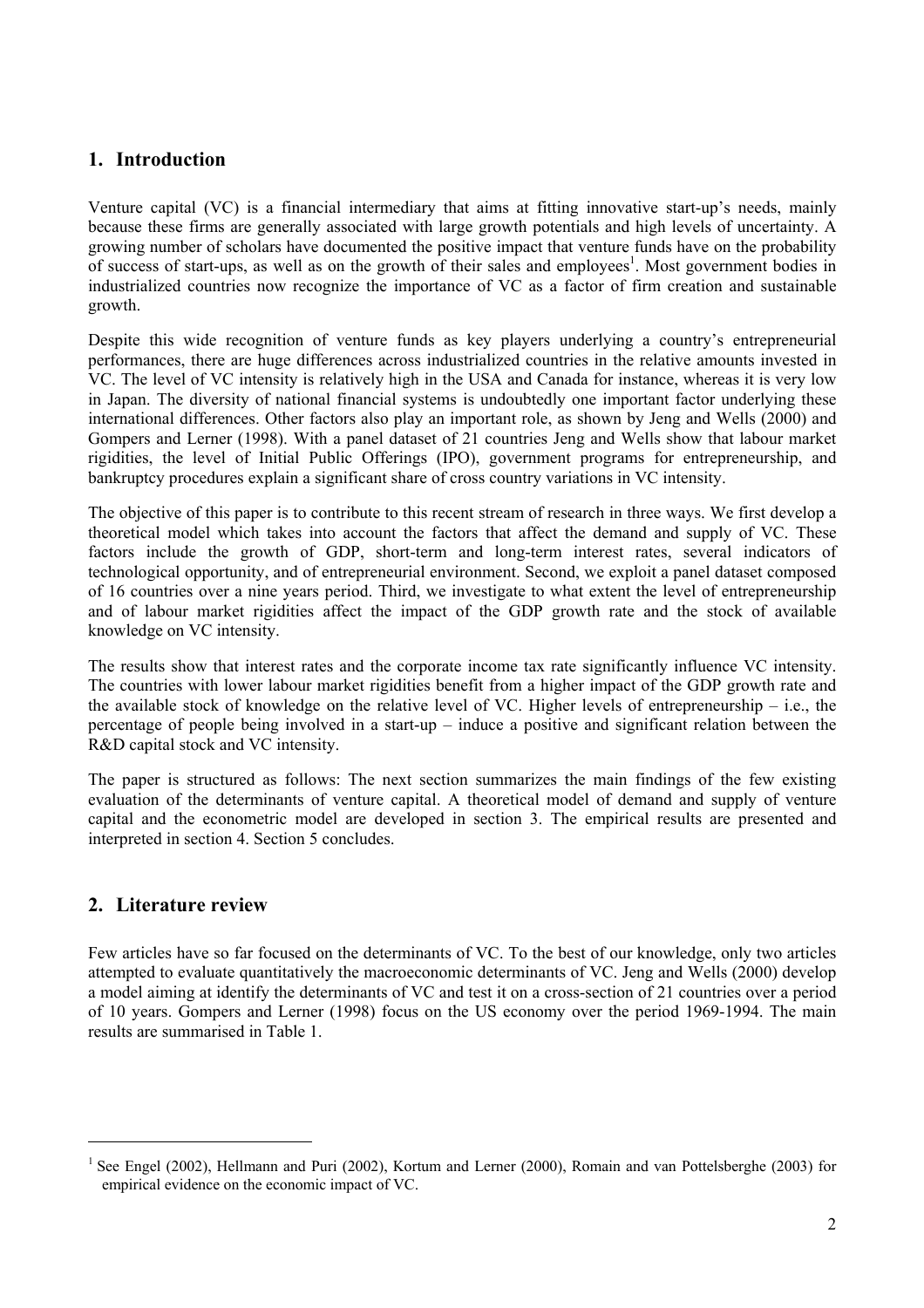#### *Table 1: Potential determinants of VC*

|                                             | Jeng and Wells (2000)                                                         | <b>Gompers and Lerner (1998)</b>                             |
|---------------------------------------------|-------------------------------------------------------------------------------|--------------------------------------------------------------|
|                                             | 21 countries, 1986-1995                                                       | US, 1972-1994                                                |
| <b>Potential Determinants</b>               |                                                                               |                                                              |
| Initial Public Offering                     | + Except for early stage funds                                                | No effect at aggregate level                                 |
| <b>Gross Domestic Product</b>               | Not significant                                                               | $+$                                                          |
| Stock Market Opportunities <sup>1</sup>     | Not significant                                                               | $\ddot{}$                                                    |
| Finance reporting standards                 |                                                                               |                                                              |
| Labour market rigidities                    | Not significant for total VC investment but -<br>for early stage funds        | n.a.                                                         |
| Private pension funds                       | (Level and growth of pension funds)<br>$+$ Over time but not across countries | (Dummy for changes in ERISA's prudent<br>man rule)<br>$^{+}$ |
| Corporate Gains Tax Rate                    | Not significant                                                               |                                                              |
| Level of interest rate                      | n.a.                                                                          | + At aggregate level and - at state level                    |
| Industrial and academic R&D<br>expenditures | n.a.                                                                          | + At the state level VC activity                             |
|                                             |                                                                               |                                                              |

1. This variable is proxied by an indicator of market capitalization growth by Jeng and Wells (not significant, but probably correlated with GDP and IPO) and by an indicator of equity market return by Gompers and Lerner (positive and significant).

Initial Public Offering is considered as being a very important determinant of VC. It is the strongest driver of VC according to Jeng and Wells (2000) because it reflects the potential return to VC funds. Gompers and Lerner (1998) take it as a proxy for fund performance but cannot find any significant effect in their multivariate regressions. It seems that the IPO variable is strongly correlated with the expected return on alternative investments and the Gross Domestic Product (GDP), which also proxy exit opportunities. GDP and Market Capitalization Growth (MCG) are part of the impact of IPOs and therefore turn out to be not significant for Jeng and Wells (2000). However the reverse is true for Gompers and Lerner who find a positive and significant impact of Equity Market Return and GDP on VC but no impact of IPO. Higher GDP growth implies higher attractive opportunities for entrepreneurs, which lead to a higher need for venture funds.

For Jeng and Wells (2000), getting the basic legal and tax structures into place appears to be an important factor influencing VC. Gompers and Lerner (1998) also recognize the importance of government decisions on the private equity funds. The labour market legislation is typically put in place to protect employees from arbitrary, unfair or discriminatory actions by employers. Some authors argue that venture financing can suffer from the rigidity of the labour market in Europe. Jeng and Wells (2000) show that it does not significantly influence total VC but affects negatively the early stage of VC investment.

It has been widely accepted in the literature that VC investments in the US have been positively influenced by the clarification of the Employee Retirement Income Security Act (ERISA) "prudent man" rule of 1979. As a result pension funds started to invest substantial amounts of money into VC funds. In 1978 pension funds accounted for 15% of VC funds in the US and in the middle of the 80's, the share had risen to more than 50 %. Jeng and Wells (2000) find that the level of investment by private pension funds in VC is a significant determinant of VC over time but not across countries. Gompers and Lerner (1998) use a proxy for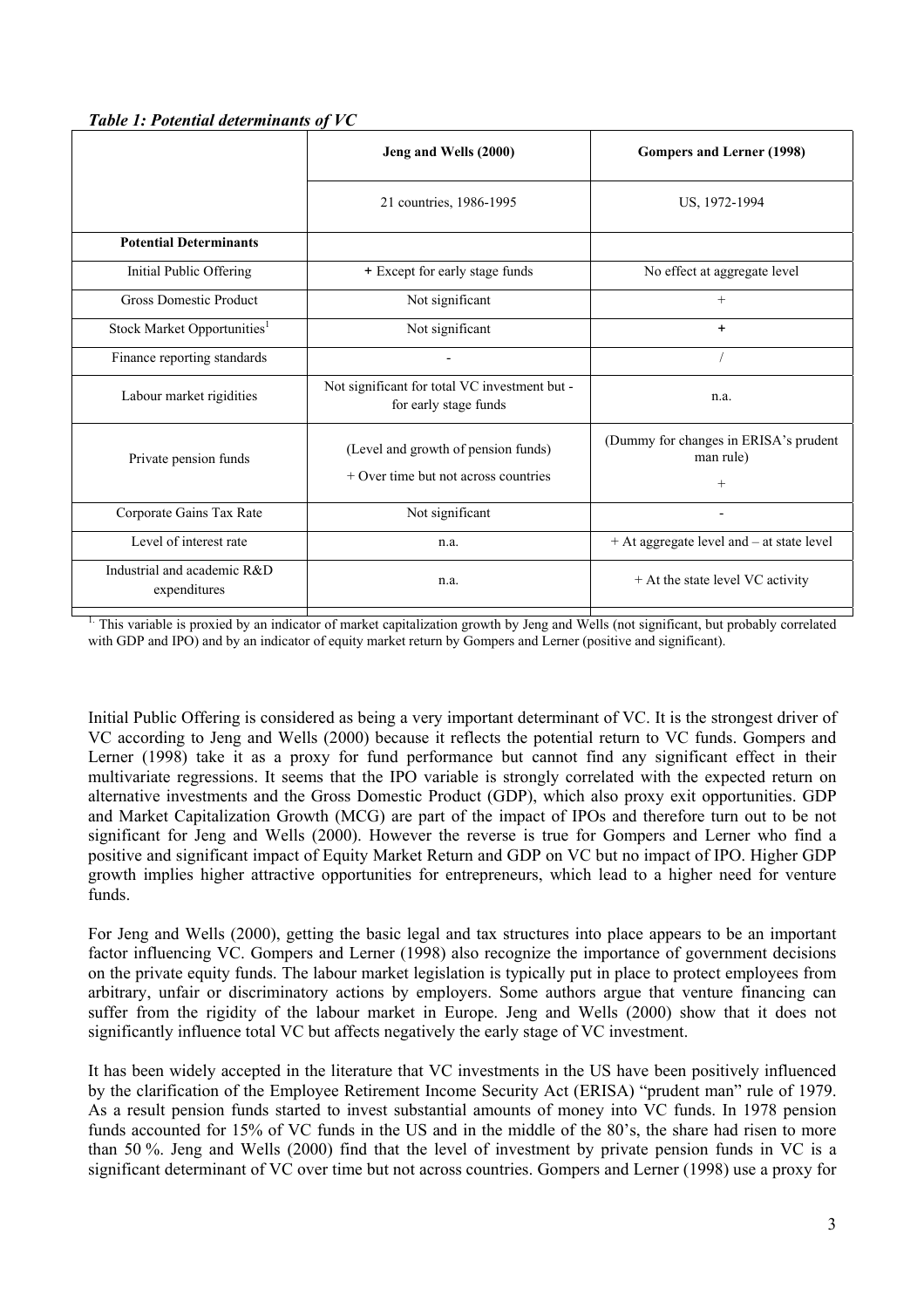the amendment of the "prudent man" rule to show the impact of pension regulation and came to the same conclusion. After 1979, the additional capital provided by pension funds led to a dramatic shift in commitments to VC.

Concerning the impact of the Corporate Gains Tax Rate (CGTR) on VC activity, Gompers and Lerner (1998) reach the conclusion that a decrease in CGTR has a positive and important impact on commitment to new VC funds. In fact, they confirm the result of Poterba (1989) who built a model of decision to become an entrepreneur. He found that decreases in CGTR might increase the raising of VC funds not through stimulation on the supply side (i.e., the potential fund providers) but rather on the demand side. Indeed, decreases in CGTR often encourage entrepreneurship and thus the desire of people to create their own firm and to engage in R&D activities. Anand (1996, cited by Gomper and Lerner) also highlights the fact that the level and composition of investments appear to be negatively affected by increases in the CGTR but investments in one industry may be affected by myriad of other factors like technology shifts, tastes, etc.

Both industrial and academic R&D expenditures are significantly related to venture capital activity at the State level in the model of Gompers and Lerner (1998). For them, the growth VC fundraising in the mid-1990s may be due to increases in technological opportunities.

Interest rates might also be an important factor influencing VC. Although Jeng and Wells (2000) do not take this factor into account into their cross country investigation, Gompers and Lerner (1998) show that it affects positively the demand for VC funds in the US. Economic theory would suggest a reverse relationship: if interest rates rise, the level of investment should fall. The positive impact estimated by Gompers and Lerner is probably due to the fact that they use a short-term interest rate. If short-term interest rates increase, the attractiveness of venture financing versus credit through usual financial institutions increases from the entrepreneur's viewpoint.

Some scholars have also focused on the micro determinants of VC. Gompers and Lerner (1998) show that the individual firm performance and reputation computed by firm age and size, positively impact the capacity to raise larger funds. Hellmann and Puri (2000) use a probit model to show that the strategy of a company is one of the determinants of VC investment when controlling for the age of the company and its industrial sector. If the strategy is an innovative one (the company is the first to introduce a new product or service on the market), it has a higher probability to benefit from VC compared to companies that follow an imitation strategy (the company uses existing technologies to develop and improve products and processes). They also find that innovating companies are able to raise VC earlier in their life cycle than companies with a strategy of imitation. In other words, their analysis suggests that VC is stimulated by technological opportunities. However there is less evidence of such a relationship at the aggregate macroeconomic level.

In a nutshell, there are several potential determinants of VC. Some of them can be measured qualitatively or quantitatively at the macro level whereas others like the fund reputation and the strategy of the venture funded firms are microeconomic factors. In the next section we develop a theoretical model that takes into account the macroeconomic factors that might affect the demand and supply of VC.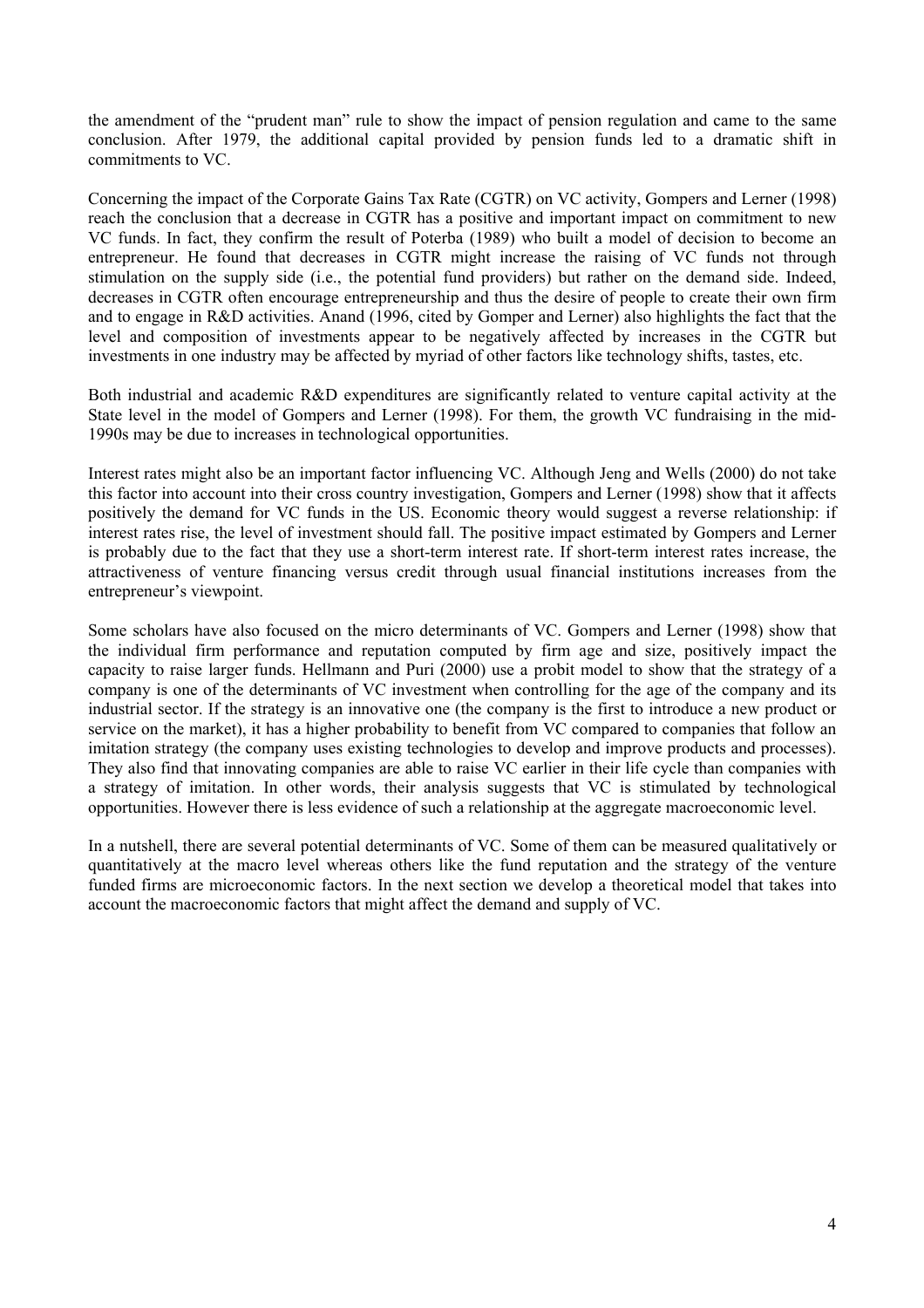#### **3. Modelling the amount of venture capital**

As Poterba (1989) and Gompers and Lerner (1998), we argue that changes in the level of VC funds come from changes either in the supply or the demand of VC. The demand comes from the entrepreneurs interested in setting up an innovative start-up. The supply of VC corresponds to the share of risk capital provided by private investors, pension funds and banks. The actual amount of VC invested represents the equilibrium between the demand and the supply of VC.

The demand and supply of VC can be modelled through equations (1) and (2) that characterize the demand price of VC,  $P^d$ , and the supply price of VC,  $P^s$ , respectively. The supply price of VC is assumed to be a positive function of the available VC funds, the interest rate (*r*) and the corporate tax rate (*TAX*). The more VC is available on the market, the higher will be the supply price of VC, due to increasing marginal costs  $(a<sub>vc</sub> > 0)$ . If interest rates increase we can expect the fund providers to increase their return requirement  $(a<sub>r</sub> > 0)$ ; otherwise they would opt for alternative investments opportunities). Similarly, an increase in the corporate gains tax rate would increase the return requirements  $(a<sub>tar</sub> > 0)$ .

$$
P^s_{\nu c} = a_c + a_{\nu c} V C + a_{\nu \alpha} T A X + a_r r \tag{1}
$$

$$
P^d_{\nu_C} = b_c + b_{\nu_c} V C + b_{\hat{Y}} \hat{Y} + b_{\nu_o} T O + b_{\nu_a} EN + b_{\nu_a} T A X + b_r r \tag{2}
$$

The equation of the demand price of VC reflects the entrepreneurs' viewpoint. Decreasing marginal returns to VC is assumed (the projects with the largest expected returns are selected first). The more VC is available the lower is the demand price of VC ( $b_{vc}$ <0). The other factors that are assumed to influence the demand of VC are the GDP growth (*Y*), technological opportunities (*TO*), entrepreneurial culture (*EN*), level of corporate gains tax rate (*TAX*) and interest rates (*r*). The countries with a high GDP growth, large technological opportunities and a strong entrepreneurial culture are more likely to be associated with a strong demand for VC (and hence positive effects on the demand price of VC:  $b_y > 0$ ;  $b_{TQ} > 0$ ;  $b_{EN} > 0$ ). The general level of taxation will probably reduce the rate of entrepreneurship (the demand for VC and therefore  $b_{\text{tar}}$ <0). Concerning interest rates, we consider that innovative start-up's need important amounts of money in the short-term. Therefore if the cost of capital increases entrepreneurs are more likely to switch from the banking sector to the venture fund providers  $(b, > 0)$ .

Equations (3) and (4) show the equilibrium level of VC that equalizes the supply and demand of VC.

$$
(a_{vc} - b_{vc})VC = (b_c - a_c) + b_{\hat{y}} \hat{Y} + b_{\omega} TO + b_{en} EN + (b_{tax} - a_{tax}) TAX_{it} + (b_r - a_r)r
$$
\n
$$
\begin{cases}\na_{vc} > 0 \implies \text{ increasing marginal cost of VC Investment} \\
b_{vc} < 0 \implies \text{ decreasing marginal return}\n\end{cases}
$$
\n
$$
(3)
$$

$$
(a_{vc} - b_{vc}) \rightarrow
$$
 always positive

$$
VC = \left[\frac{(b_c - a_c)}{(a_{vc} - b_{vc})}\right] + \left[\frac{b_{\hat{y}}}{(a_{vc} - b_{vc})}\right]\hat{Y} + \left[\frac{b_{to}}{(a_{vc} - b_{vc})}\right]TO + \left[\frac{b_{en}}{(a_{vc} - b_{vc})}\right]EN + \left[\frac{(b_{tax} - a_{tax})}{(a_{vc} - b_{vc})}\right]TAX + \left[\frac{(b_r - a_r)}{(a_{vc} - b_{vc})}\right]r
$$
\n(4)

Since the denominator is always positive, the numerator provides the expected sign of the parameters between brackets. All the right-hand side variables, except the level of taxation and the interest rate, are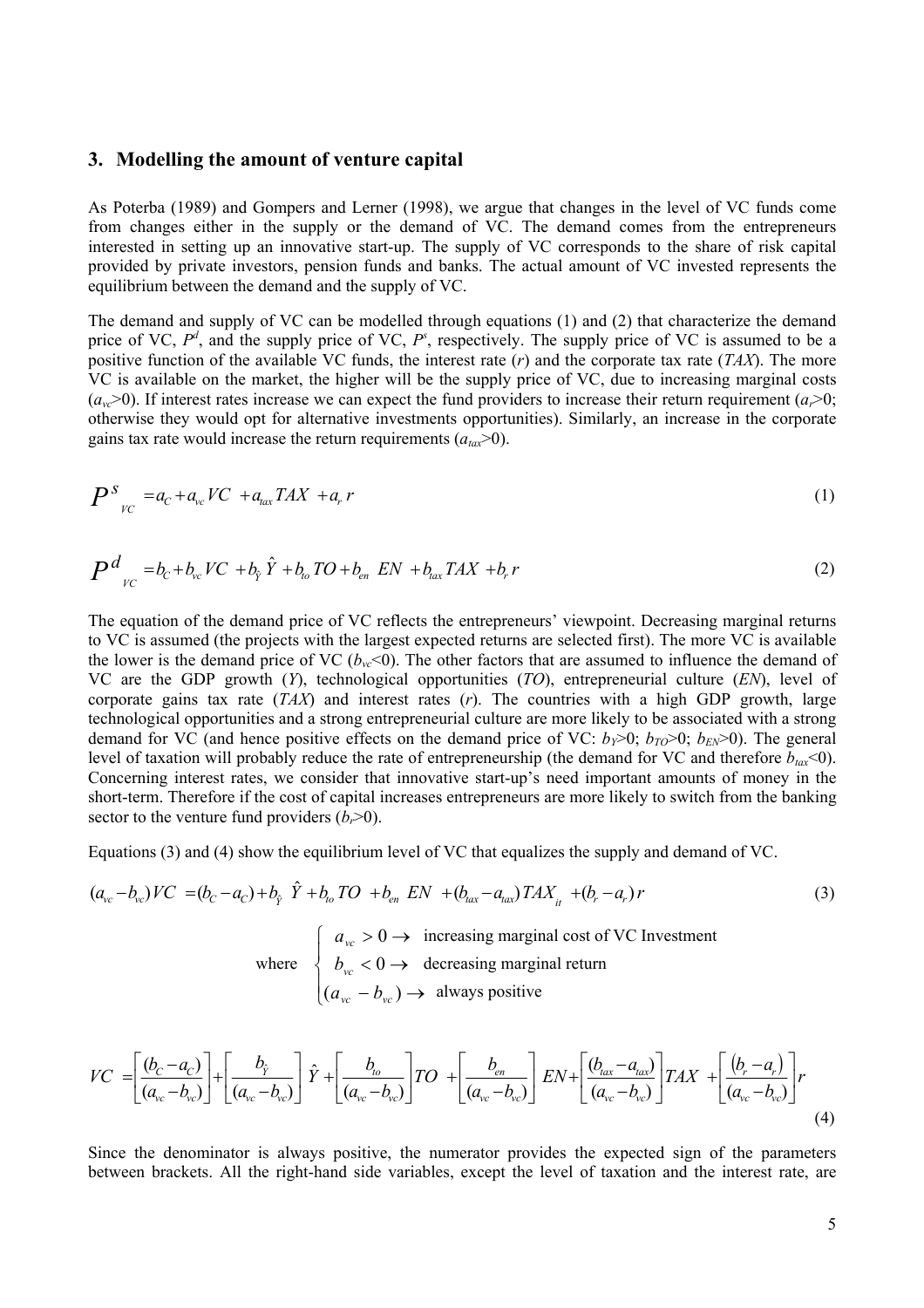expected to have a positive impact on VC. For interest rate (*r*), the impact is either negative or positive depending on the difference between the demand price effect and the supply price effect. If the demand price effect of a high interest rate is larger than its supply price effect, then the overall impact of interest rates on VC should be positive. The effect of the level of corporate gains tax rate on the equilibrium level of VC will always be negative since  $(b<sub>tar</sub> - a<sub>tar</sub>)$  is always negative.

The empirical implementation of equation (4) is presented in equations (5) and (6). The growth rate of GDP allows testing the cyclicality of VC. Regarding interest rate we suspect that short-term and long-term interest rates could affect differently the venture fund providers and the 'high-tech' entrepreneurs. We therefore plan to use a short-term (one year,  $r^{ST}$ ) and a long-term (ten years,  $r^{LT}$ ) interest rate in the empirical model. Technological opportunity is proxied by three variables, the growth rate of business R&D outlays, the business R&D capital stock and the number of triadic patents. The growth rate of business R&D expenditures represents the research dynamics of a country. The business R&D capital stock is an indicator of the available stock of knowledge (or of the cumulated innovative efforts). The number of triadic patents is an indicator of innovative output. It measures the number of highly valuable inventions invented in each country (it is counted by country of inventor and by priority year). The entrepreneurial environment can be measured with three variables: level of taxation, entrepreneurial activity and labour market rigidity. The level of taxation is measured with the corporate income tax rate (CITR).

The measures of entrepreneurial activity (TEA) and labour market rigidity (RIG) are indices that are only available for one year. We therefore introduce them in interaction with other variables. For instance, it is possible to test whether RIG would affect the impact of GDP growth rate on the intensity of VC. This is equivalent to test whether the impact of GDP growth rate on VC intensity is composed of a fixed component  $(f^2 \Delta_{\text{gdp}})$  and a component that varies across countries according to the level of labour market rigidities (i.e.,  $\beta_{\Delta gdp} = \beta^c \Delta_{gdp} + \beta_{rig} \Delta$  GDP). Similarly, the level of entrepreneurship (TEA) could affect the impact of the available stock of knowledge, SBRD. These interactions are illustrated in equation (6).

*Model with no interaction* 

$$
VC_{it} = \beta_{\text{Agdp}} \Delta GDP_{it} + \beta_{\text{Aord}} \Delta BRD_{it-1} + \beta_{\text{Sord}} SBRD_{it-1} + \beta_{\text{pat}} PAT_{it} + \beta_{\text{citr}} CITR_{it} + \beta_r r_{it}
$$
  
+  $\sigma_G G + \phi_i + \phi_t + \mu_{it}$  (5)

*Model with interactions with TEA and RIG* 

$$
VC_{it} = \beta_{\Delta t}^{c} \Delta GDP_{it} + \beta_{\Delta brd} \Delta BRD_{it-1} + \beta_{\Delta brd} SBRD_{it-1} + \beta_{pat} PAT_{it} + \beta_{tea} (SBRD_{it-1} * TEA_{i}) + \beta_{citr} CITR_{it} + \beta_{rig} (\Delta GDP_{it} * RIG_{i}) + \beta_{r} r_{it} + \sigma_{G} G + \phi_{i} + \phi_{t} + \mu_{it}
$$
 (5)

where  $\Delta$  represents the first logarithmic difference. In this equation, the parameters that are to be estimated are assumed to be constant across countries and over time; they are defined as follows (the expected signs are presented between parentheses):

 $\beta_{\Delta \text{ qd}p}$  The impact of GDP growth (+).

 $\beta_{\Delta}$  *brd* The impact of business R&D expenditures growth rate (+).

- $\beta_{\text{sbrd}}$  The impact of the level of business R&D capital stock  $(+)$ .
- $\beta_{\text{pat}}$  The impact of the number of triadic patents (+).
- $\beta_{\text{tea}}$  The impact of the level of entrepreneurship on  $\beta_{\text{sbrd}}$  (+).
- $\beta_{\text{cir}}$  The impact of the CITR (-).
- $\beta_{\text{rig}}$  The impact of labour market rigidities on  $\beta_{\Delta \text{ gdp}}$  (-).
- $\beta_r$  The impact of interest rate (?).

A range of control variables is included in all the regressions.

*G* is a dummy equal to 1 for Germany in 1991, and 0 otherwise; in order to take into account the exogenous shock of the German unification.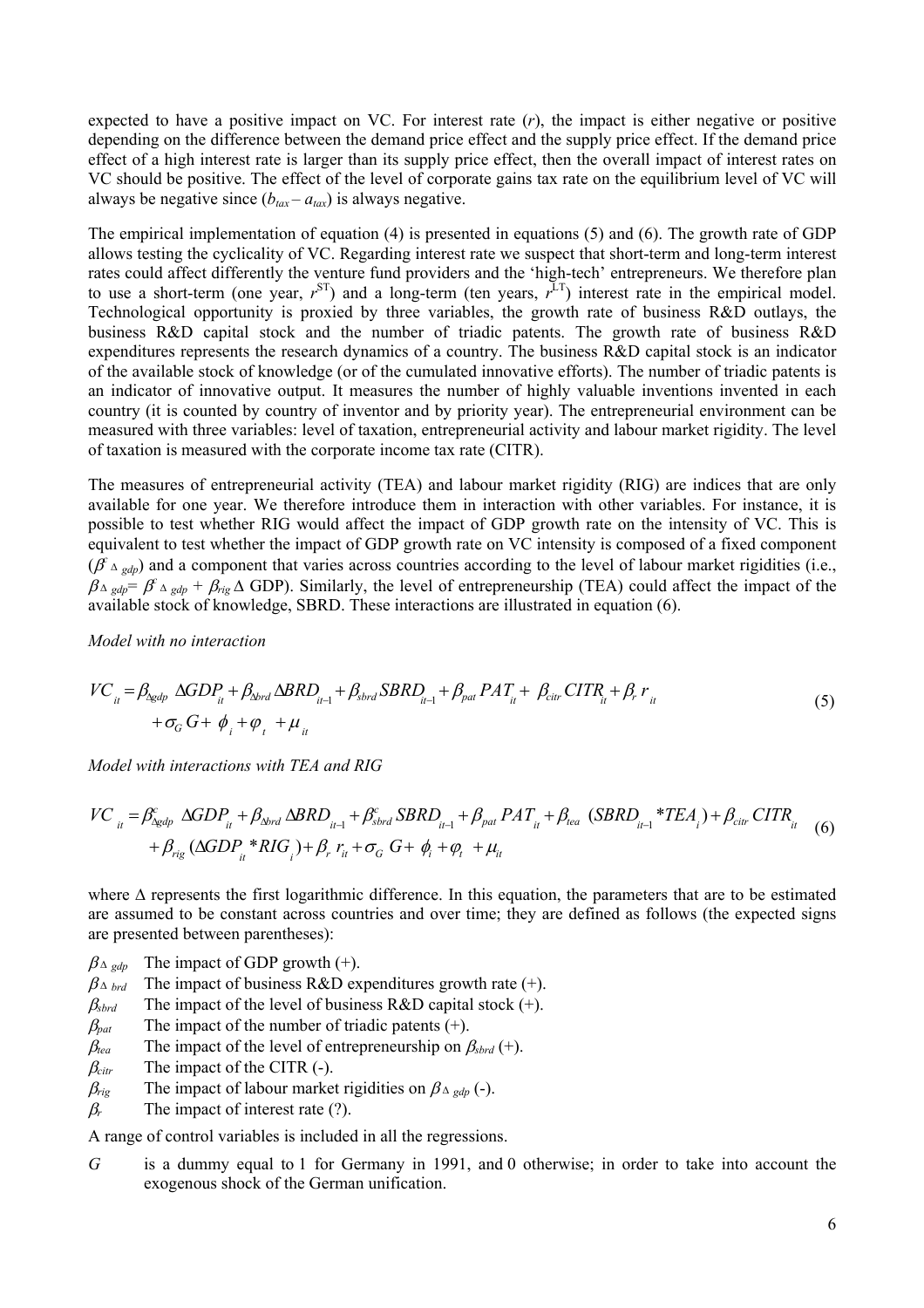- $\phi$  are country dummies which take into account country-specific framework conditions that might affect VC intensity.
- $\varphi_t$  are time dummies which take into account exogenous shocks that are common to several countries, such as changes in exchange rates.

The variables (for country *i* and time *t*) are defined as follows:

- $VC$  is the venture capital intensity, i.e. the VC funds<sup>2</sup> divided by GDP (Sources: EVCA and OECD).
- *GDP* is the gross domestic product (Source: OECD, Main Science and Technology Indicators).<br>*BRD* is the business R&D expenditures (Source: OECD, Main Science and Technology Indicators).
- is the business R&D expenditures (Source: OECD, Main Science and Technology Indicators).
- *SBRD* is the business R&D capital stock. It has been computed using the perpetual inventory method from total intramural business R&D expenditures, in constant 1990 GDP prices and US PPPs (see appendix 1). The depreciation rate is 15%. Sensitivity analysis show that the results of the regressions do not change significantly with the chosen depreciation rate (Guellec and van Pottelsberghe, 2002) (Source: OECD Main Science and Technology Indicators).
- *PAT* is the number of Triadic patents (Source: OECD). These patents have been applied at the USPTO, the Japanese Patent Office and the European Patent Office. We can therefore assume that they reflect patents with a very high value.
- *CITR* is the corporate income tax rate (Source: OECD).

l

- *RIG* is the employment protection index drawn up by the OECD (1994a) and based on the strength of the legal framework governing hiring and firing of employees. It is a measure of labour market rigidities. The countries are ranked from 1 to 20 with 20 being the most strictly regulated. Since the indicator is fixed over time, it is introduced in interaction with GDP.
- *TEA* is the Total Entrepreneurship Activity (TEA)-index computed by adding the proportion of adults involved in the creation of nascent firms and the proportion involved in new firms (Source: The Global Entrepreneurship Monitor 2001). The variable is a ranking from 1 to 20. This measure of entrepreneurial activity can be meaningfully used for international comparisons.
- *r* is the one-year national deposit rate (Source: IMF) or the long-term national interest rate (10 years, Source: OECD).

The estimates are performed with a panel data set of 16 OECD countries over the period 1990-1998. These 16 countries are Australia, Belgium, Canada, Denmark, Finland, France, Germany, Ireland, Italy, Japan, the Netherlands, Norway, Spain, Sweden, United Kingdom and United States. The period can vary across countries based on availability of information. Descriptive statistics of all the variables are presented in Table 2. The average value of the dependent variable (VC intensity) varies from 0.01 percent in Denmark to 0.16 percent in Canada, as shown in the last column.

 $2^2$  The European definition of VC is not exactly the same as the US one. For example, in Europe, the European Venture Capital Association included management buy-outs (MBOs) and management buy-ins (MBIs) in the definition of the VC. The management and the composition of the funds also differ in each country.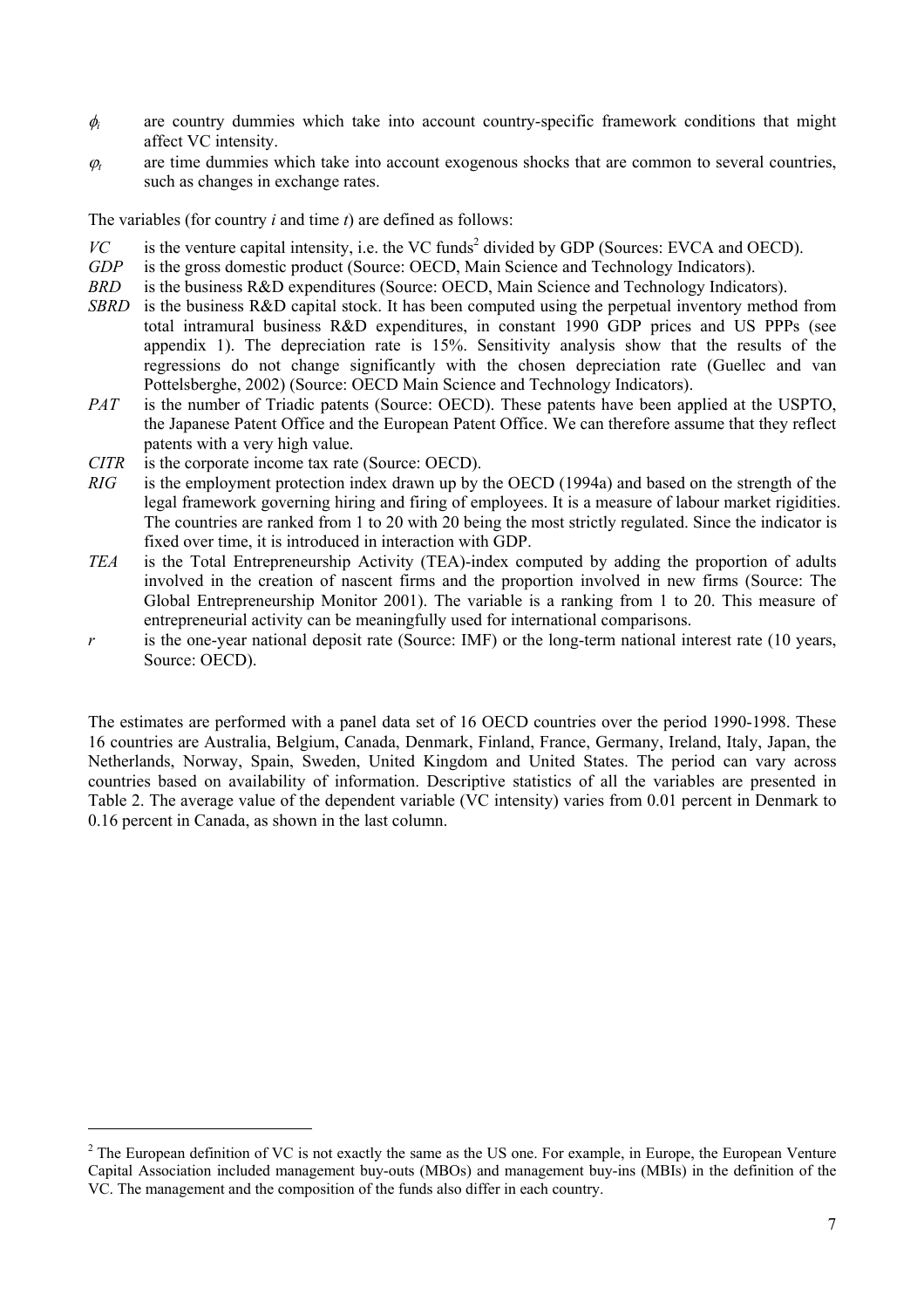| Country        | Period  | <b>GDP</b> | <b>Business</b><br>R&D<br>investment | <b>Business</b><br>R&D capital<br>stock | of<br>Patent | Number One-year<br>Interest<br>rate | Long-Term<br>Interest rate | Corporate<br>Income<br>Tax Rate | Level of<br>entrepre-<br>neurship | Labour<br>market<br>rigidities | <b>VC</b><br>Intensity<br>(GDP) |
|----------------|---------|------------|--------------------------------------|-----------------------------------------|--------------|-------------------------------------|----------------------------|---------------------------------|-----------------------------------|--------------------------------|---------------------------------|
|                |         |            |                                      | Growth rates $(\% )$                    |              |                                     |                            |                                 | Average                           |                                | % Shares                        |
| AU             | 1995-98 | 3.47       | $-4.64$                              | 5.79                                    | 6.87         | $-13.95$                            | $-15.67$                   | 0.47                            | 15.2                              | 4                              | 0.09                            |
| BE             | 1990-98 | 1.68       | 5.28                                 | 3.72                                    | 6.77         | $-8.51$                             | $-9.09$                    | 0.45                            | 4.5                               | 17                             | 0.06                            |
| <b>CA</b>      | 1995-98 | 3.14       | 4.00                                 | 4.95                                    | 10.47        | $-11.06$                            | $-13.14$                   | 0.40                            | 12.2                              | 3                              | 0.16                            |
| DK             | 1990-98 | 2.53       | 7.06                                 | 7.18                                    | 7.11         | $-11.15$                            | $-8.91$                    | 0.47                            | 7.6                               | 5                              | 0.01                            |
| FI             | 1990-98 | 1.55       | 8.58                                 | 7.33                                    | 12.36        | $-14.21$                            | $-11.89$                   | 0.49                            | 12.5                              | 10                             | 0.04                            |
| <b>FR</b>      | 1990-98 | 1.42       | 0.70                                 | 2.80                                    | 0.89         | $-4.13$                             | $-9.08$                    | 0.46                            | 5.0                               | 14                             | 0.04                            |
| <b>GE</b>      | 1990-98 | 2.94       | $-0.05$                              | 1.43                                    | 4.23         | $-10.62$                            | $-7.71$                    | 0.63                            | 6.9                               | 15                             | 0.04                            |
| IR             | 1990-97 | 7.03       | 17.37                                | 15.49                                   | 4.60         | $-31.18$                            | $-6.84$                    | 0.10                            | 9.1                               | 12                             | 0.05                            |
| IT             | 1990-98 | 1.28       | $-0.65$                              | 2.34                                    | 1.20         | $-9.13$                             | $-11.97$                   | 0.43                            | 8.1                               | 20                             | 0.03                            |
| JP             | 1994-98 | 0.94       | 4.86                                 | 3.55                                    | 5.83         | $-36.87$                            | $-22.91$                   | 0.55                            | 5.7                               | 8                              | 0.02                            |
| NL             | 1990-98 | 2.55       | 2.17                                 | 1.78                                    | 3.63         | $-0.82$                             | $-7.87$                    | 0.45                            | 6.4                               | 9                              | 0.10                            |
| N <sub>O</sub> | 1990-97 | 3.64       | 3.81                                 | 3.23                                    | 11.14        | $-13.07$                            | $-8.15$                    | 0.51                            | 10.9                              | 11                             | 0.06                            |
| <b>SP</b>      | 1990-98 | 2.19       | 1.06                                 | 4.07                                    | 4.83         | $-14.93$                            | $-12.90$                   | 0.34                            | 6.6                               | 19                             | 0.03                            |
| <b>SW</b>      | 1990-97 | 0.95       | 8.19                                 | 5.75                                    | 12.00        | $-17.88$                            | $-9.36$                    | 0.52                            | 6.6                               | 13                             | 0.03                            |
| <b>UK</b>      | 1990-98 | 2.15       | $-0.85$                              | 0.79                                    | 2.99         | $-12.07$                            | $-9.06$                    | 0.44                            | 6.9                               | $\overline{7}$                 | 0.08                            |
| <b>US</b>      | 1990-98 | 3.07       | 3.25                                 | 2.72                                    | 3.05         | $-4.86$                             | $-5.88$                    | 0.43                            | 16.7                              |                                | 0.08                            |

*Table 2: Descriptive statistics (%)* 

Sources: OECD, MSTI, EVCA and own calculations

# **4. Empirical results**

Each variable of equation (5) has first been included separately in the empirical model. The estimated parameters are presented in Table 3. All variables have the expected impact as far as their sign and significance is concerned. Results concerning the growth rate of GDP (Table 3, column 1) are in line with those of Gompers and Lerner (1998) for the US but do not confirm the non-significant impact obtained by Jeng and Wells (2000). Several tests have been carried out in order to determine whether a time lag is necessary. However, only the contemporaneous GDP growth rate has a significant impact on VC intensity.

Both one-year and ten-year interest rates have a positive and significant impact, suggesting that the demand effect of interest rates is stronger than the supply effect. Since entrepreneurs must have a shorter vision of financial constraints (or return) than fund providers, we would have expected a negative impact of the longterm interest rate. However, the adjusted R-squared is the smallest with the ten-year interest rate. Column 4 of Table 3 reports a variable representing the difference between the long-term and short-term interest rates. The negative and significant impact suggests a stronger supply-side effect. What matters is not only the level of the long-term interest rate but also the difference between the long-term and short-term rates. The larger this difference, the less venture fund providers would be attracted towards risky investment.

The three variables representing technological opportunity and research efforts play a significant role in determining VC intensity. The strong and positive impact of the growth rate of business R&D expenditures, the Business R&D capital stock and the number of triadic patents show that the demand of VC is sensitive to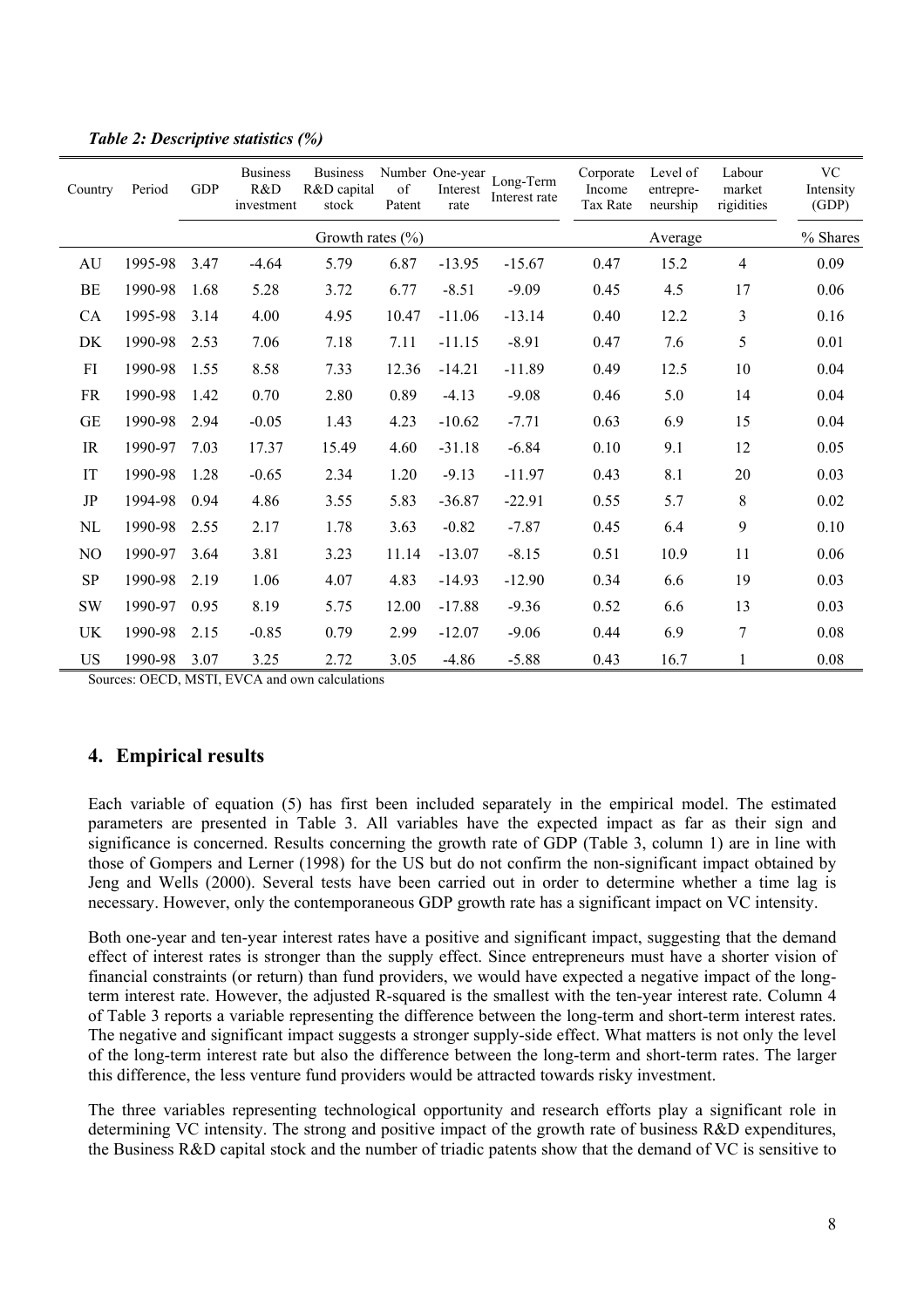the dynamics of research activities, to the available stock of knowledge and to the level of innovation output, as proxied by the number of high value patents.

It is worth noticing that the three variables that yield the highest adjusted R-squared are the short-term interest rate, the growth of business R&D investment and the difference between the long-term and shortterm interest rates. Then come the GDP growth rate, the stock of knowledge and the number of triadic patents. The short-term cost of money and technological opportunity seem to be the strongest drivers of VC. High taxation of income reduces the relative level of VC probably due to an induced lower entrepreneurial will

Table 4 presents the results of the estimates with several variables introduced simultaneously in the model. The sign and significance of the impact of all these variables remain unchanged when they are introduced simultaneously in the model. Columns 1 to 3 present the basic model described in equation (5), with different indicators for the interest rates.

The short-term interest rate (column 1) is still highly significant, whereas the long-term interest rate is no more significant (column 2), probably due to the simultaneous introduction of GDP growth in the model. However, the difference between short-term and long-term interest rates has a significant and negative impact (column 3). It seems therefore that the short-term cost of capital and its difference with the long-term cost play a more important role in explaining the intensity of VC. These results witness a stronger influence of the short-term cost of capital on the demand side (entrepreneurs) than on the supply side (investors). However, the larger the difference between long-term and short-term interest rates, the lower the VC intensity.

As predicted, corporate income tax rate has a negative impact on the VC intensity and the parameters associated with the three variables of technological opportunity and research efforts (the growth rate of business R&D expenditures, the business R&D capital stock and the number of triadic patents) are positive and significant. This result about triadic patents is consistent with the results of Kortum and Lerner (1998) who show that a surge of patents may increase the VC fundraising. In other words, the property of highly valued intellectual assets (triadic patents are associated with a much higher value than the patents applied only in one country or region) seems to stimulate the demand for VC.

The remaining columns test other specifications described in equation (6), with two interaction variables representing a country's entrepreneurial environment. The index of labour market rigidities is first interacted with the GDP growth rate variable (see column 4). Results show that the impact of GDP growth rate on the VC intensity is composed of a fixed and significant component (0.0067) and a country specific component that depends on labour market rigidities (-0.00047). The positive impact of GDP on the VC intensity is therefore reduced in countries with high labour market rigidities. Jeng and Wells (2000) obtain a similar result but only for early stage funding. Over the threshold of 14.2 in the index of labour market rigidities, the impact of GDP growth becomes negative.

The level of entrepreneurship is interacted in a similar way with the stock of available knowledge (the R&D capital stock, in column 5). Estimates indicate that the impact of the R&D capital stock on the VC intensity is composed of a fixed negative component and a country specific component that depends on the relative level of entrepreneurship (TEA): the higher the level of entrepreneurship, the stronger the impact of the business R&D capital stock on VC intensity. In order to have a positive impact of the available stock of knowledge on VC performances, a minimum level of entrepreneurship is required. The estimated parameters suggest that the impact of the business R&D capital stock on the VC intensity becomes positive and significant above a threshold of 12.8 in the TEA index (level of entrepreneurship).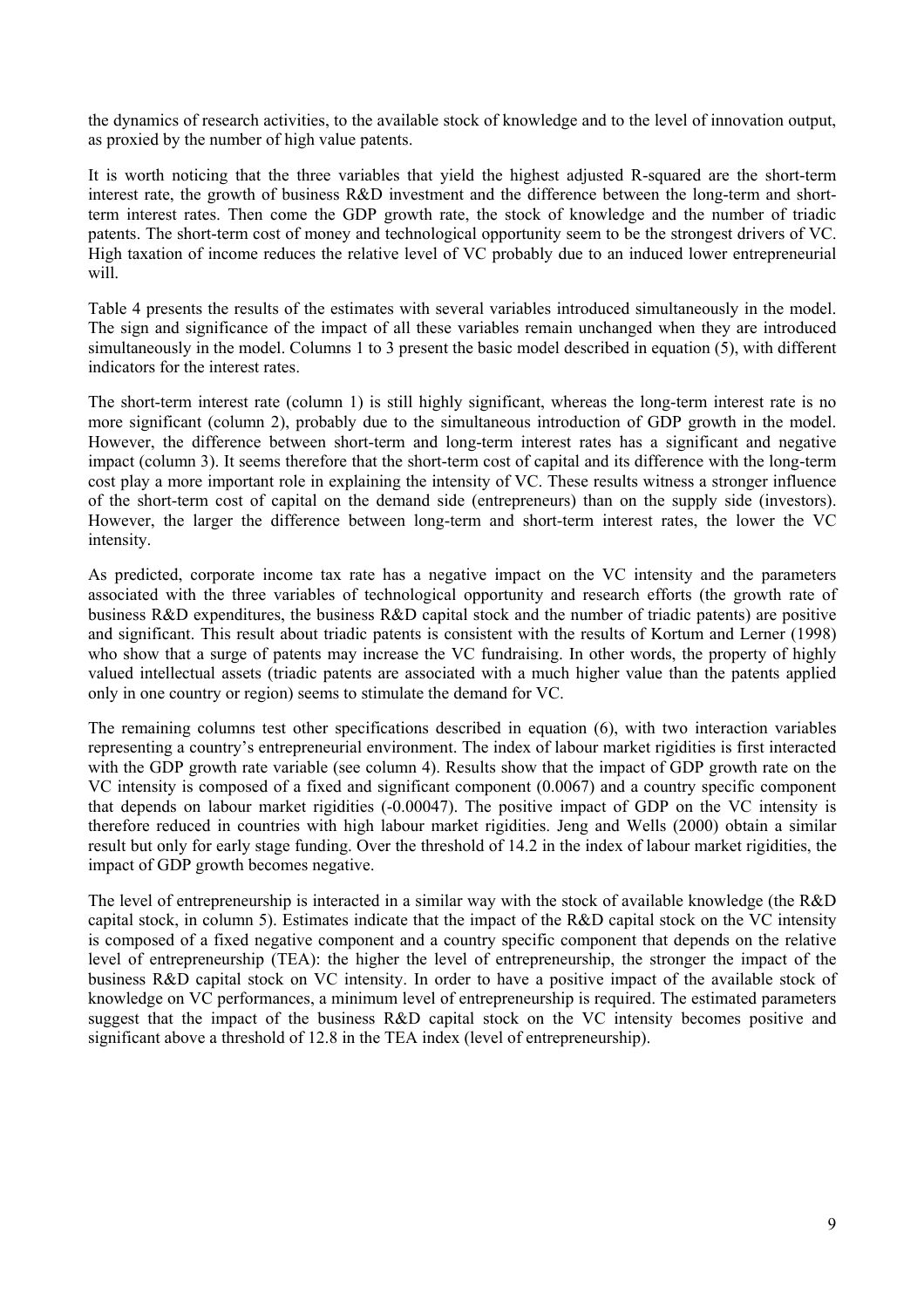|                                           | Dependent variable: VC intensity (VC/GDP) |                      |                        |                       |                           |                      |                           |                       |                          |
|-------------------------------------------|-------------------------------------------|----------------------|------------------------|-----------------------|---------------------------|----------------------|---------------------------|-----------------------|--------------------------|
|                                           |                                           | GLS                  | GLS                    | $GLS$                 | $GLS$                     | $GLS$                | GLS                       | GLS                   | $GLS$                    |
| Regressions                               |                                           | $\boldsymbol{l}$     | $\overline{c}$         | $\mathfrak{Z}$        | $\overline{4}$            | 5                    | $\boldsymbol{\delta}$     | $\overline{7}$        | $\boldsymbol{\delta}$    |
| <b>Economic variables</b>                 |                                           |                      |                        |                       |                           |                      |                           |                       |                          |
| GDP growth rate                           | $\triangle GDP_{it}$                      | $0.003***$<br>(3.32) |                        |                       |                           |                      |                           |                       |                          |
| One-year Interest rate                    | $r_{it}$                                  |                      | $0.00004***$<br>(3.26) |                       |                           |                      |                           |                       |                          |
| Long-Term Interest rate (10 years)        | $r_{it}$                                  |                      |                        | $0.00004**$<br>(2.18) |                           |                      |                           |                       |                          |
| Log $[r10/r1]$                            | $r_{it}$                                  |                      |                        |                       | $-0.0001***$<br>$(-3.05)$ |                      |                           |                       |                          |
| <b>Technological opportunity</b>          |                                           |                      |                        |                       |                           |                      |                           |                       |                          |
| Business R&D investment growth rate (t-1) | $\Delta BRD_{it-1}$                       |                      |                        |                       |                           | $0.001***$<br>(4.19) |                           |                       |                          |
| Business R&D capital stock (t-1)          | $SBRD_{it-1}$                             |                      |                        |                       |                           |                      | $7*10^{-15***}$<br>(5.15) |                       |                          |
| Log Number of triadic Patents             | $PAT_{it}$                                |                      |                        |                       |                           |                      |                           | $0.0003***$<br>(2.67) |                          |
| <b>Entrepreneurial environment</b>        |                                           |                      |                        |                       |                           |                      |                           |                       |                          |
| Corporate Income Tax Rate                 | $CITR_{it}$                               |                      |                        |                       |                           |                      |                           |                       | $-0.002***$<br>$(-3.20)$ |
| <b>Control variables</b>                  |                                           |                      |                        |                       |                           |                      |                           |                       |                          |
| German reunification dummy (t)            |                                           | Yes                  | Yes                    | Yes                   | Yes                       | Yes                  | Yes                       | Yes                   | Yes                      |
| Country-specific intercept                |                                           | Yes                  | Yes                    | Yes                   | Yes                       | Yes                  | Yes                       | Yes                   | Yes                      |
| Time dummies                              |                                           | Yes                  | Yes                    | Yes                   | Yes                       | Yes                  | Yes                       | Yes                   | Yes                      |
| Adjusted R-squared                        |                                           | 0.726                | 0.755                  | 0.628                 | 0.737                     | 0.742                | 0.713                     | 0.682                 | 0.669                    |

## *Table 3: Estimation results of the VC intensity, single explanatory variables*

*Note:* Panel data, 16 OECD countries, 1990-98, 130 observations. \* Indicates the parameters that are significant at a 10% probability threshold, \*\* 5% probability threshold and \*\*\* 1% probability threshold. All equations include country dummies (within estimates), time dummies, and a dummy variable for the German reunification. The econometric method is GLS.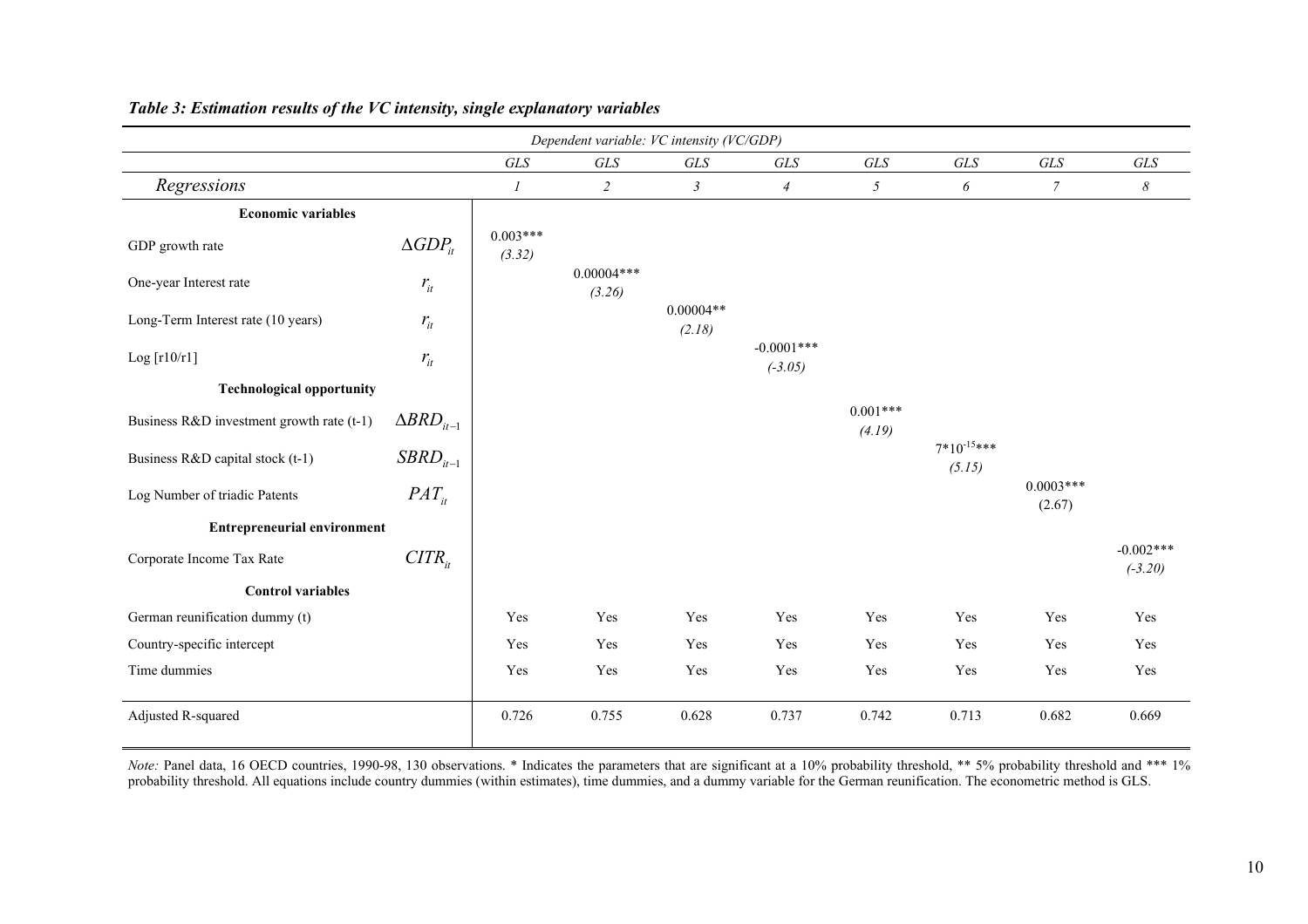|                                                |                                |                           |                           |                            | Dependent variable: VC intensity (VC/GDP), GLS estimates |                               |                                 |                                 |                                 |
|------------------------------------------------|--------------------------------|---------------------------|---------------------------|----------------------------|----------------------------------------------------------|-------------------------------|---------------------------------|---------------------------------|---------------------------------|
| Regressions                                    |                                | $\mathcal{I}$             | $\overline{2}$            | $\mathfrak{Z}$             | $\overline{4}$                                           | 5                             | 6                               | $\mathcal{I}$                   | 8                               |
| <b>Economic variables</b>                      |                                |                           |                           |                            |                                                          |                               |                                 |                                 |                                 |
| GDP growth rate                                | $\Delta GDP_{it}$              | $0.001*$<br>(1.69)        | 0.001<br>(1.37)           | $0.001*$<br>(1.76)         | $0.007***$<br>(2.98)                                     | $0.001*$<br>(1.86)            | $0.007***$<br>(3.77)            | $0.007***$<br>(3.55)            | $0.007***$<br>(3.17)            |
| One-year Interest rate                         | $r_{it}$                       | $0.00003***$<br>(2.70)    |                           |                            | $0.00003**$<br>(2.45)                                    | $0.00003$ ***<br>(2.96)       | $0.00003***$<br>(2.72)          |                                 | $0.00002^\nabla$<br>(1.55)      |
| Long-Term Interest rate (10 years)             | $r_{it}$                       |                           | 0.00002<br>(0.96)         |                            |                                                          |                               |                                 |                                 |                                 |
| Log[r10/r1]                                    | $r_{it}$                       |                           |                           | $-0.0001$ ***<br>$(-3.35)$ |                                                          |                               |                                 | $-0.0001**$<br>$(-2.23)$        | $-0.00004$<br>$(-0.67)$         |
| <b>Technological opportunities</b>             |                                |                           |                           |                            |                                                          |                               |                                 |                                 |                                 |
| Business R&D investment growth<br>rate $(t-1)$ | $\triangle BRD_{it-1}$         | $0.001**$<br>(2.25)       | $0.001**$<br>(2.46)       | $0.001***$<br>(2.52)       | $0.001**$<br>(2.19)                                      | $0.001***$<br>(2.62)          | $0.001**$<br>(2.46)             | $0.001***$<br>(2.67)            | $0.001***$<br>(2.56)            |
| Business R&D capital stock (t-1)               | $SBRD_{it-1}$                  | $6*10^{-15***}$<br>(4.44) | $6*10^{-15***}$<br>(4.90) | $6*10^{-15***}$<br>(4.66)  | $4*10^{-15***}$<br>(2.91)                                | $-2*10^{-14***}$<br>$(-5.14)$ | $-1.5*10^{-14***}$<br>$(-5.25)$ | $-1.1*10^{-14***}$<br>$(-2.76)$ | $-1.4*10^{-14***}$<br>$(-3.17)$ |
| Log Number of triadic patents                  | $PAT_{it}$                     | $0.0004***$<br>(2.72)     | $0.0003**$<br>(2.24)      | $0.0004***$<br>(2.67)      | $0.0003**$<br>(2.28)                                     | $0.0003**$<br>(2.19)          | $0.0003*$<br>(1.91)             | $0.0002*$<br>(1.72)             | $0.0003*$<br>(1.91)             |
| <b>Entrepreneurial environment</b>             |                                |                           |                           |                            |                                                          |                               |                                 |                                 |                                 |
| Corporate Income Tax Rate                      | $CITR_{it}$                    | $-0.001**$<br>$(-2.23)$   | $-0.001*$<br>$(-1.67)$    | $-0.001**$<br>$(-2.17)$    | $-0.001*$<br>$(-1.76)$                                   | $-0.001**$<br>$(-2.29)$       | $-0.001*$<br>$(-1.82)$          | $-0.001*$<br>$(-1.78)$          | $-0.001*$<br>$(-1.77)$          |
| Labour Market Rigidities                       | $\triangle GDP_{it} * RIG_{i}$ |                           |                           |                            | $-0.0005***$<br>$(-2.55)$                                |                               | $-0.0005***$<br>$(-3.07)$       | $-0.0006***$<br>$(-3.26)$       | $-0.0005***$<br>$(-2.94)$       |
| Level of entrepreneurship                      | $SBRD_{it-1} * TEA_i$          |                           |                           |                            |                                                          | $1.4*10^{-15***}$<br>(6.49)   | $1.1*10^{-15***}$<br>(5.92)     | $1*10^{-15***}$<br>(3.55)       | $1*10^{-15***}$<br>(3.90)       |
| <b>Control variables</b>                       |                                |                           |                           |                            |                                                          |                               |                                 |                                 |                                 |
| German reunification dummy (t)                 |                                | Yes                       | Yes                       | Yes                        | Yes                                                      | Yes                           | Yes                             | Yes                             | Yes                             |
| Country-specific intercept                     |                                | Yes                       | Yes                       | Yes                        | Yes                                                      | Yes                           | Yes                             | Yes                             | Yes                             |
| Time dummies                                   |                                | Yes                       | Yes                       | Yes                        | Yes                                                      | Yes                           | Yes                             | Yes                             | Yes                             |
| Adjusted R-squared                             |                                | 0.833                     | 0.805                     | 0.821                      | 0.820                                                    | 0.833                         | 0.860                           | 0.827                           | 0.830                           |

## *Table 4: Estimation results of the VC intensity, complete model and interactions*

*Note:* Panel data, 16 OECD countries, 1990-98, 130 observations. <sup>V</sup> Indicates the parameters that are significant at a 15% probability threshold, \*10% probability threshold, \*\* 5% probability threshold and \*\*\* 1% probability threshold. All equations include country dummies (within estimates), time dummies, and a dummy variable for the German reunification. The econometric method is GLS.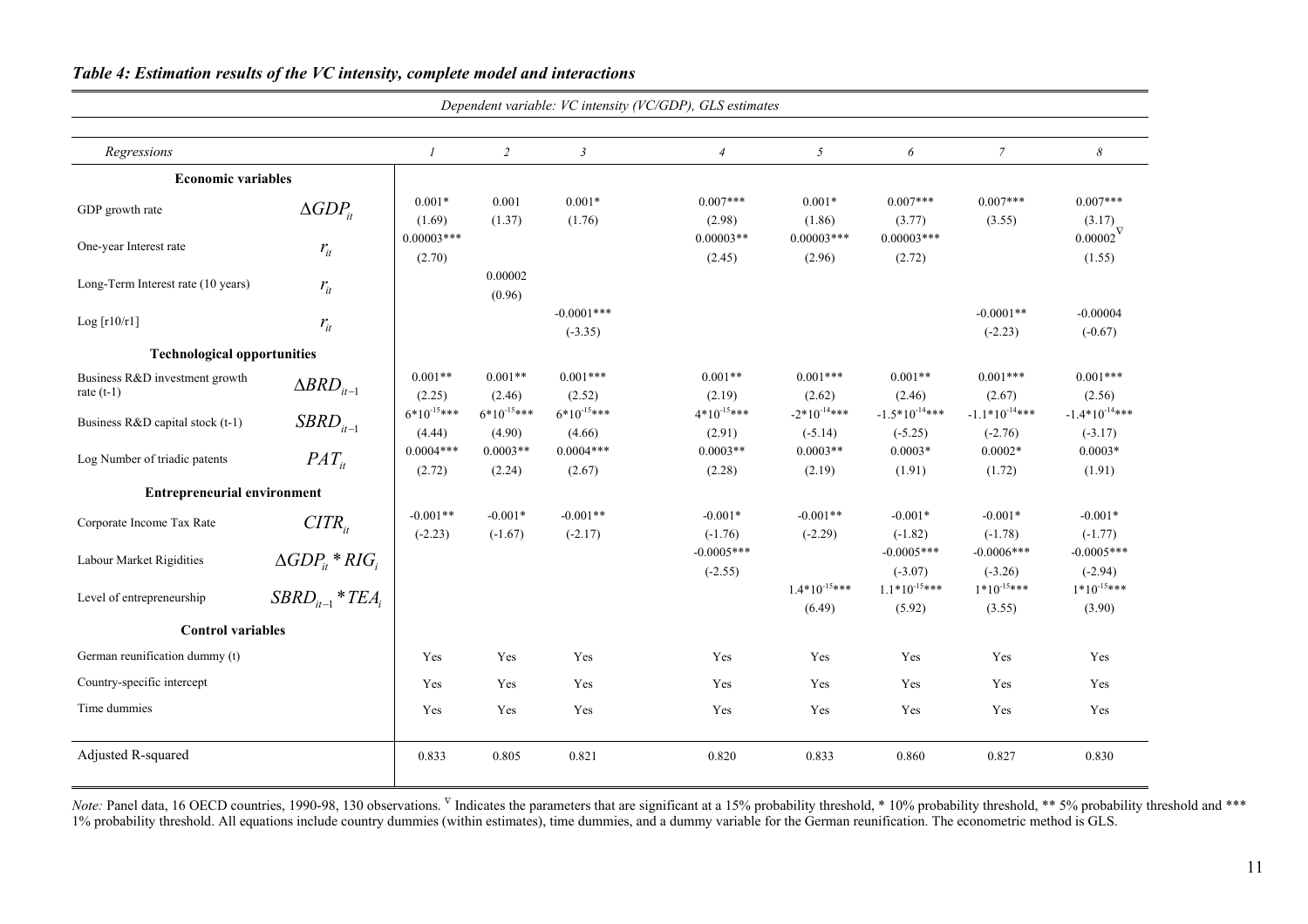The estimated parameters associated with the interaction between the two country-specific variables representing the entrepreneurial environment are stable in the subsequent models. Columns 6 to 8 show that the simultaneous introduction of the two indicators (RIG and TEA), and the use of short-term and long-term interest rates do not affect the results. The last column introduces simultaneously the short-term interest rate and the difference between the long-term and short-term interest rates. The non significant impact of the difference indicator suggests that what matters more is the short-term interest rate influence on the demandside of VC.

| Dependent variable: VC intensity (VC/GDP) |                                |                           |                            |                               |                                 |  |
|-------------------------------------------|--------------------------------|---------------------------|----------------------------|-------------------------------|---------------------------------|--|
|                                           |                                | <b>GLS</b>                | <b>GLS</b>                 | <b>GLS</b>                    | <b>GLS</b>                      |  |
| Regressions                               |                                | $\mathcal{I}$             | $\overline{2}$             | $\mathfrak{Z}$                | $\overline{4}$                  |  |
| <b>Economic variables</b>                 |                                |                           |                            |                               |                                 |  |
| GDP growth rate                           | $\triangle GDP_{it}$           | $0.007***$<br>(2.98)      | $0.001^{\nabla}$<br>(1.45) | 0.001<br>(1.06)               | 0.001<br>(1.03)                 |  |
| One-year Interest rate                    | $r_{it}$                       | $0.00003**$<br>(2.45)     | $0.00003**$<br>(2.33)      | $0.00003***$<br>(3.00)        | $0.00002**$<br>(2.02)           |  |
| <b>Technological opportunities</b>        |                                |                           |                            |                               |                                 |  |
| Business R&D investment growth rate (t-1) | $\triangle BRD_{i_{t-1}}$      | $0.001**$<br>(2.19)       | $0.002***$<br>(2.75)       | $0.001**$<br>(2.06)           | $0.001***$<br>(2.61)            |  |
| Business R&D capital stock (t-1)          | $SBRD_{it-1}$                  | $4*10^{-15***}$<br>(2.91) | $5*10^{-15***}$<br>(4.30)  | $6*10^{-15***}$<br>(4.66)     | $5*10^{-15***}$<br>(3.58)       |  |
| Log Number of triadic patents             | $PAT_{it}$                     | $0.0003**$<br>(2.27)      | $0.0004***$<br>(3.02)      | $0.0003*$<br>(1.76)           | $0.001***$<br>(2.78)            |  |
| <b>Entrepreneurial environment</b>        |                                |                           |                            |                               |                                 |  |
| Corporate Income Tax Rate                 | $CITR_{ii}$                    | $-0.001*$<br>$(-1.76)$    | $-0.001**$<br>$(-2.38)$    | $-0.001**$<br>$(-1.99)$       | $-0.001**$<br>$(-2.29)$         |  |
| Labour Market Rigidities 1                | $\triangle GDP_{ii} * RIG_{i}$ | $-0.0005***$<br>$(-2.55)$ |                            |                               |                                 |  |
| Labour Market Rigidities 2                | $\triangle BRD_{i-1} * RIG_i$  |                           | $-0.0001*$<br>$(-1.93)$    |                               |                                 |  |
| Labour Market Rigidities 3                | $SBRD_{i-1} * RIG_i$           |                           |                            | $-1*10^{-15***}$<br>$(-3.92)$ |                                 |  |
| Labour Market Rigidities 4                | $PAT_{ii} * RIG_{i}$           |                           |                            |                               | $0.00003^{\nabla}$<br>$(-1.57)$ |  |
| <b>Control variables</b>                  |                                |                           |                            |                               |                                 |  |
| German reunification dummy (t)            |                                | Yes                       | Yes                        | Yes                           | Yes                             |  |
| Country-specific intercept                |                                | Yes                       | Yes                        | Yes                           | Yes                             |  |
| Time dummies                              |                                | Yes                       | Yes                        | Yes                           | Yes                             |  |
| Adjusted R-squared                        |                                | 0.820                     | 0.840                      | 0.814                         | 0.844                           |  |

#### *Table 5a: Estimation results of the VC intensity, interactions with RIG*

*Note:* Panel data, 16 OECD countries, 1990-98, 130 observations. <sup>V</sup> Indicates the parameters that are significant at a 15% probability threshold, \* 10% probability threshold, \*\* 5% probability threshold and \*\*\* 1% probability threshold. All equations include country dummies (within estimates), time dummies, and a dummy variable for the German reunification. The econometric method is GLS.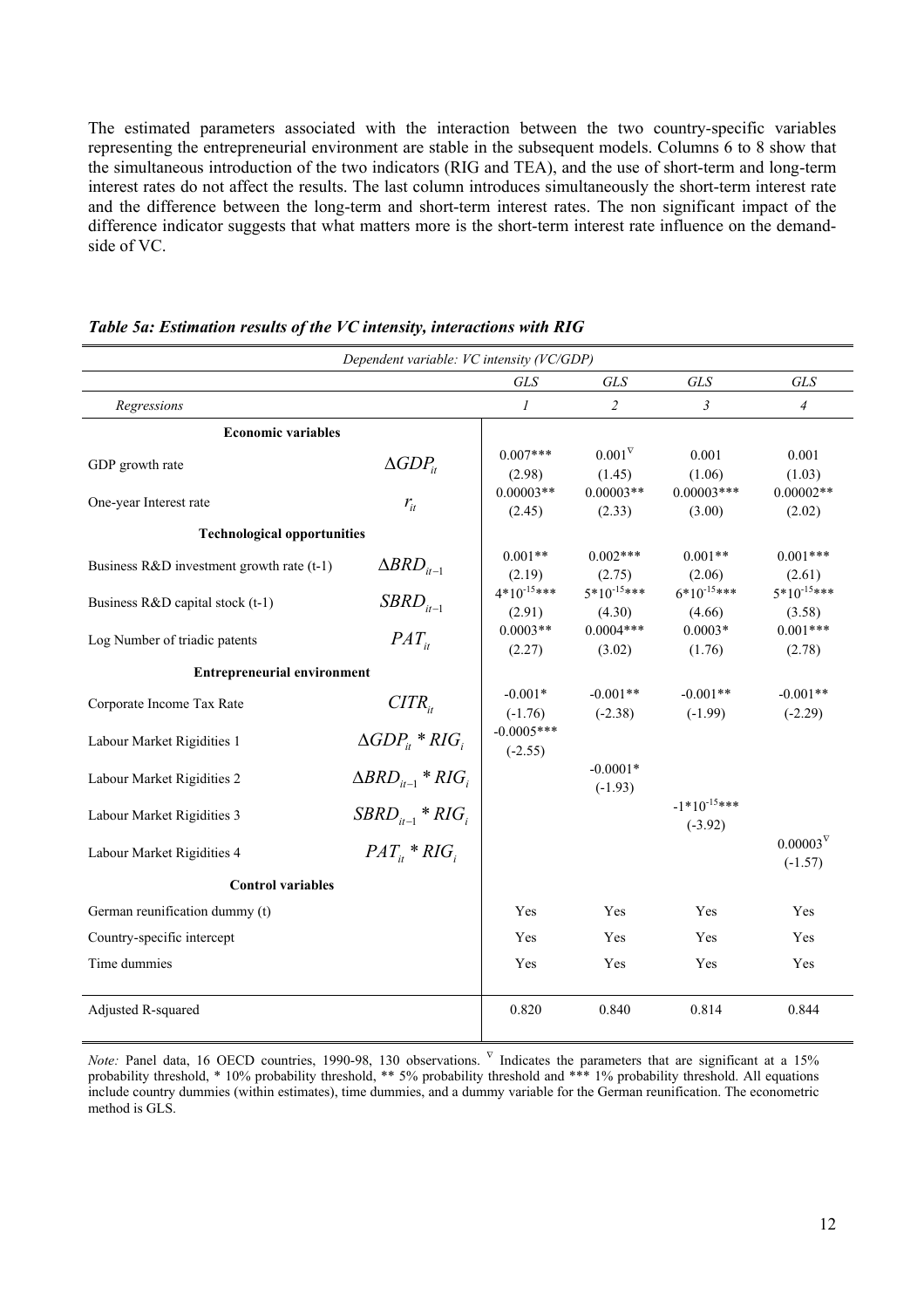We investigate more thoroughly the role of the two country-specific variables representing the entrepreneurial environment in tables 5a and 5b. The two indexes have been interacted with the GDP growth rate and each of the three variables of technological opportunity and research efforts. Table 5a presents the estimated parameters related to the interaction between labour market rigidities and the four variables. There is a negative and significant effect of RIG on the impact of the GDP growth rate, the growth rate of R&D outlays and the stock of business R&D. The impact of triadic patents is not really affected by labour market rigidities.

Figure 1 illustrates the results of the estimates presented in table 5a. It shows how the level of labour market rigidities affects the impact of three determinants of VC. For instance, the impact of the growth rate of R&D expenses is always positive but declining as RIG increases. The effect of these rigidities on the stock of knowledge (SBRD) and on the GDP growth rate is steeper, as they become negative over a threshold of about 13 to 14 in the index of labour market rigidities.



*Figure 1: The indirect effect of labour market rigidities on VC* 

*Note:* Estimated impact of the growth rate of GDP, the growth rate of business R&D expenditure and the stock of knowledge on VC intensity, according to the level of labour market rigidities. See table 5a, columns 1 to 3.

Table 5b presents the estimated parameters related to the interaction between the level of entrepreneurship (TEA) and the four variables. The interaction term is positive and significant with the R&D growth rate and the business R&D capital stock (see columns 2 and 3). With the lower level of entrepreneurship, the growth rate of business R&D expenditures would have no impact on the VC intensity. The larger the level of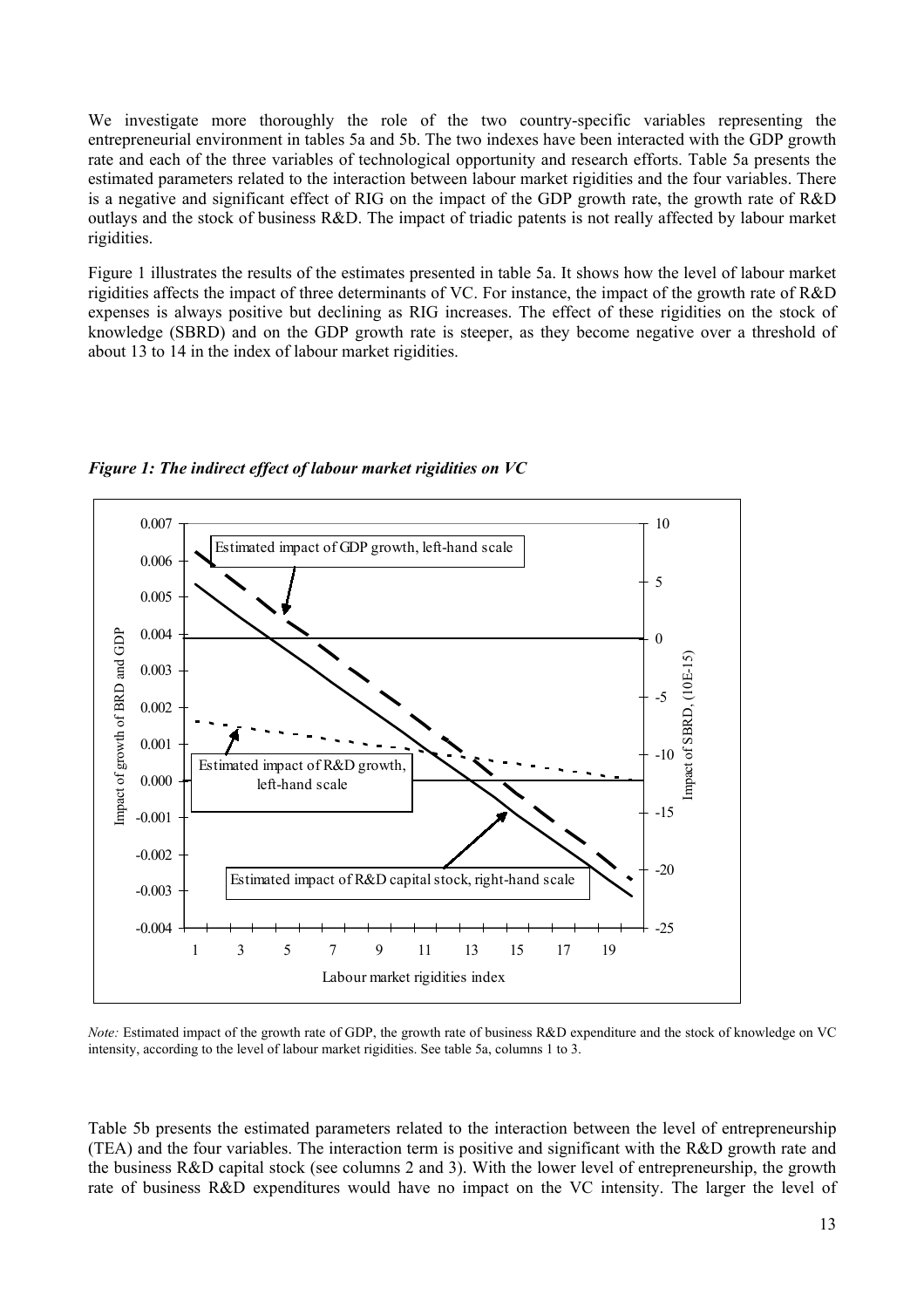entrepreneurship is, the larger the impact of business R&D expenditures. In other words, there must be a minimum level of entrepreneurship in order to spur the demand for VC. The business R&D capital stock has a significant impact on VC intensity only above a threshold of about 12 in the index of entrepreneurship.

| Dependent variable: VC intensity (VC/GDP) |                                |                           |                           |                               |                           |  |  |
|-------------------------------------------|--------------------------------|---------------------------|---------------------------|-------------------------------|---------------------------|--|--|
|                                           |                                | <b>GLS</b>                | <b>GLS</b>                | <b>GLS</b>                    | <b>GLS</b>                |  |  |
| Regressions                               |                                | $\mathcal{I}$             | $\overline{2}$            | $\mathfrak{z}$                | $\overline{4}$            |  |  |
| <b>Economic variables</b>                 |                                |                           |                           |                               |                           |  |  |
| GDP growth rate                           | $\triangle GDP_{it}$           | $-0.001$<br>$(-0.54)$     | 0.001<br>(1.41)           | $0.001*$<br>(1.86)            | 0.001<br>(0.86)           |  |  |
| One-year Interest rate                    | $r_{it}$                       | $0.00003***$<br>(2.57)    | $0.00003***$<br>(2.60)    | $0.00003***$<br>(2.96)        | $0.00002**$<br>(2.15)     |  |  |
| <b>Technological opportunities</b>        |                                |                           |                           |                               |                           |  |  |
| Business R&D investment growth rate (t-1) | $\triangle BRD_{it-1}$         | $0.001**$<br>(2.14)       | $-0.0004$<br>$(-0.56)$    | $0.001***$<br>(2.62)          | $0.001**$<br>(2.47)       |  |  |
| Business R&D capital stock (t-1)          | $SBRD_{i-1}$                   | $5*10^{-15***}$<br>(3.51) | $5*10^{-15***}$<br>(4.16) | $-2*10^{-14***}$<br>$(-5.14)$ | $5*10^{-15***}$<br>(3.60) |  |  |
| Log Number of triadic patents             | $PAT_{ii}$                     | $0.0003**$<br>(2.42)      | $0.0004***$<br>(2.96)     | $0.0003**$<br>(2.19)          | $-0.00002$<br>$(-0.07)$   |  |  |
| <b>Entrepreneurial environment</b>        |                                |                           |                           |                               |                           |  |  |
| Corporate Income Tax Rate                 | $CITR_{ii}$                    | $-0.001**$<br>$(-2.24)$   | $-0.001**$<br>$(-2.18)$   | $-0.001**$<br>$(-2.29)$       | $-0.001**$<br>$(-2.06)$   |  |  |
| Level of entrepreneurship 1               | $\triangle GDP_{ii} * TEA_{i}$ | 0.0003<br>(1.15)          |                           |                               |                           |  |  |
| Level of entrepreneurship 2               | $\triangle BRD_{i-1} * TEA_i$  |                           | 0.0001<br>(1.62)          |                               |                           |  |  |
| Level of entrepreneurship 3               | $SBRD_{i-1} * TEA_i$           |                           |                           | $1*10^{-15***}$<br>(6.49)     |                           |  |  |
| Level of entrepreneurship 4               | $PAT_{ii}$ * TEA               |                           |                           |                               | 0.00004<br>(1.34)         |  |  |
| <b>Control variables</b>                  |                                |                           |                           |                               |                           |  |  |
| German reunification dummy (t)            |                                | Yes                       | <b>Yes</b>                | Yes                           | <b>Yes</b>                |  |  |
| Country-specific intercept                |                                | Yes                       | Yes                       | Yes                           | Yes                       |  |  |
| Time dummies                              |                                | Yes                       | Yes                       | Yes                           | Yes                       |  |  |
| Adjusted R-squared                        |                                | 0.837                     | 0.837                     | 0.833                         | 0.834                     |  |  |

*Table 5b: Estimation results of the VC intensity, interactions with TEA* 

*Note:* Panel data, 16 OECD countries, 1990-98, 130 observations. <sup>V</sup> Indicates the parameters that are significant at a 15% probability threshold, \* 10% probability threshold, \*\* 5% probability threshold and \*\*\* 1% probability threshold. All equations include country dummies (within estimates), time dummies, and a dummy variable for the German reunification. The econometric method is GLS.

Table 6 summarizes the main findings of our empirical investigation and compares them with the results obtained by Jeng and Wells (2000) and Gompers and Lerner (1998). The cyclicality of VC with respect to GDP growth confirms both our expectation and the results of Gompers and Lerner (1998). Jeng and Wells (2000) did not find any significant effect partly because of the structure of their dataset (cross section of countries) and partly because of the use of the IPO variable.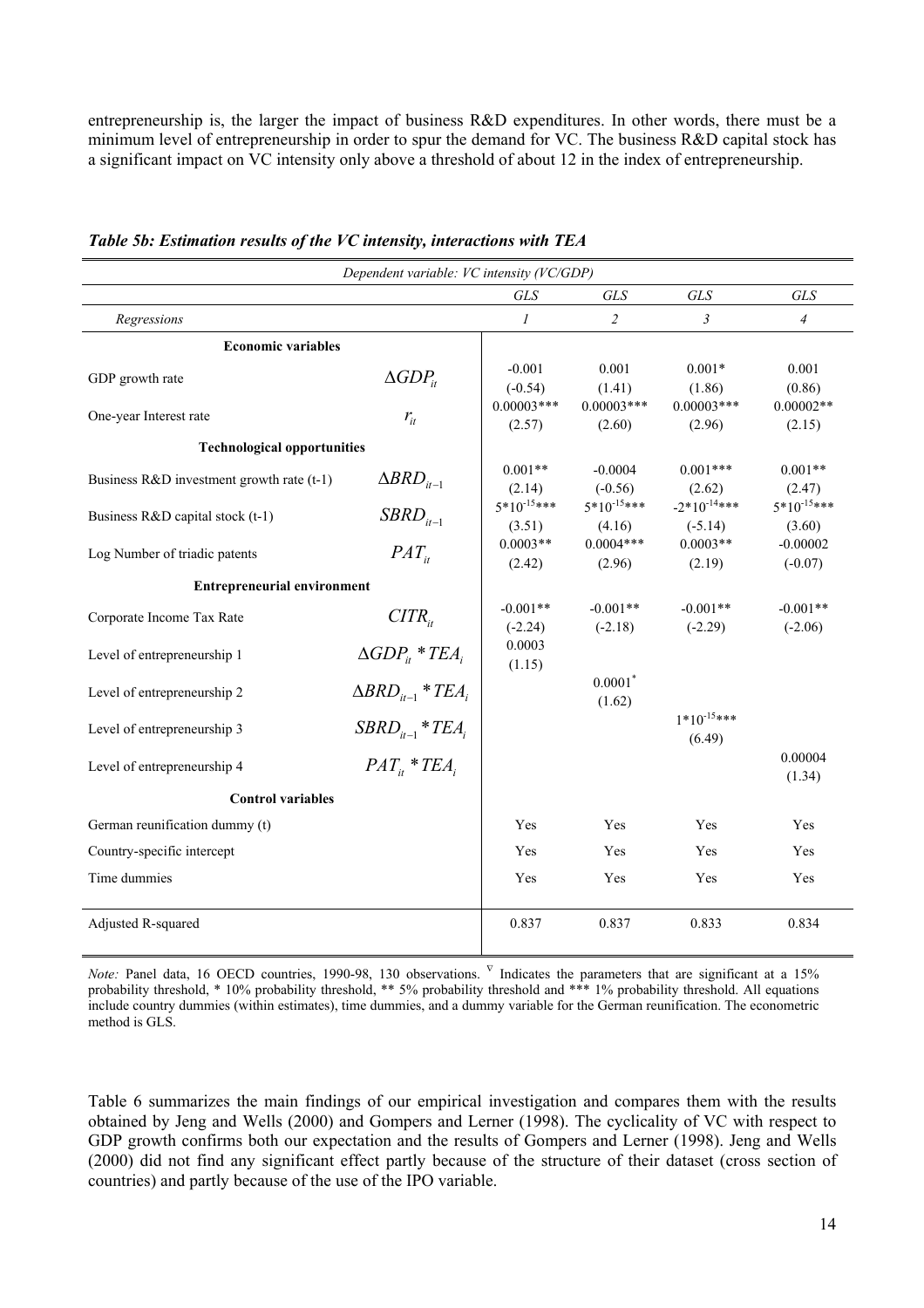Concerning the cost of capital, we confirm the positive impact of the short-term interest rate obtained by Gompers and Lerner (1998) at the aggregate level. We also show that the difference between the long-term interest rate and the short-term interest rate has a negative and significant impact on the VC intensity.

Labour market rigidities and the corporate income tax rate are two factors that reduce the intensity of VC. On the other hand, a strong entrepreneurial culture and more intense technological opportunities and research efforts improve the positive effect of the stock of knowledge and GDP growth on the VC intensity.

|                                                         | Jeng and Wells (2000),<br>21 countries, Panel data and<br>cross section | Gompers and Lerner (1998)<br>US industry aggregate data | Our analysis<br>16 countries, panel data       |
|---------------------------------------------------------|-------------------------------------------------------------------------|---------------------------------------------------------|------------------------------------------------|
| <b>Macroeconomic conditions</b>                         |                                                                         |                                                         |                                                |
| Gross domestic Product                                  | $\boldsymbol{0}$                                                        | $^{+}$                                                  | $^+$                                           |
| Interest rate 1 year                                    |                                                                         | + at aggregate level and - at<br>state level            | $\boldsymbol{+}$                               |
| Interest rate 10 years                                  |                                                                         |                                                         | $\boldsymbol{0}$                               |
| Difference between 10 years and 1<br>year Interest rate |                                                                         |                                                         |                                                |
| <b>Private Pension Funds</b>                            | $+$ Over time<br>0 Across countries                                     | + Over time                                             |                                                |
| <b>Entrepreneurial environment</b>                      |                                                                         |                                                         |                                                |
| Corporate income tax rate                               | $\boldsymbol{0}$                                                        |                                                         |                                                |
| Labour market rigidities                                | - at the early stage<br>0 at expansion stage                            |                                                         | reduces the impact of GDP<br>and R&D on VC     |
| Initial Public Offering                                 | 0 at early stage across<br>countries<br>+ at expansion stage            | $\boldsymbol{0}$                                        |                                                |
| <b>Stock Market Opportunities</b>                       | (Market Capitalization<br>Growth)<br>$\mathbf{0}$                       | (Equity Market Return).<br>$^{+}$                       |                                                |
| Level of entrepreneurship                               |                                                                         |                                                         | $^{+}$<br>Increases the impact of R&D<br>on VC |
| <b>Technological opportunity</b>                        |                                                                         |                                                         |                                                |
| Number of Triadic Patents                               |                                                                         |                                                         |                                                |
| Business R&D growth                                     |                                                                         | $^{+}$                                                  |                                                |
| Stock of knowledge                                      |                                                                         | $^{+}$                                                  | $+$                                            |

*Table 6: Comparison of our results with the state of the art*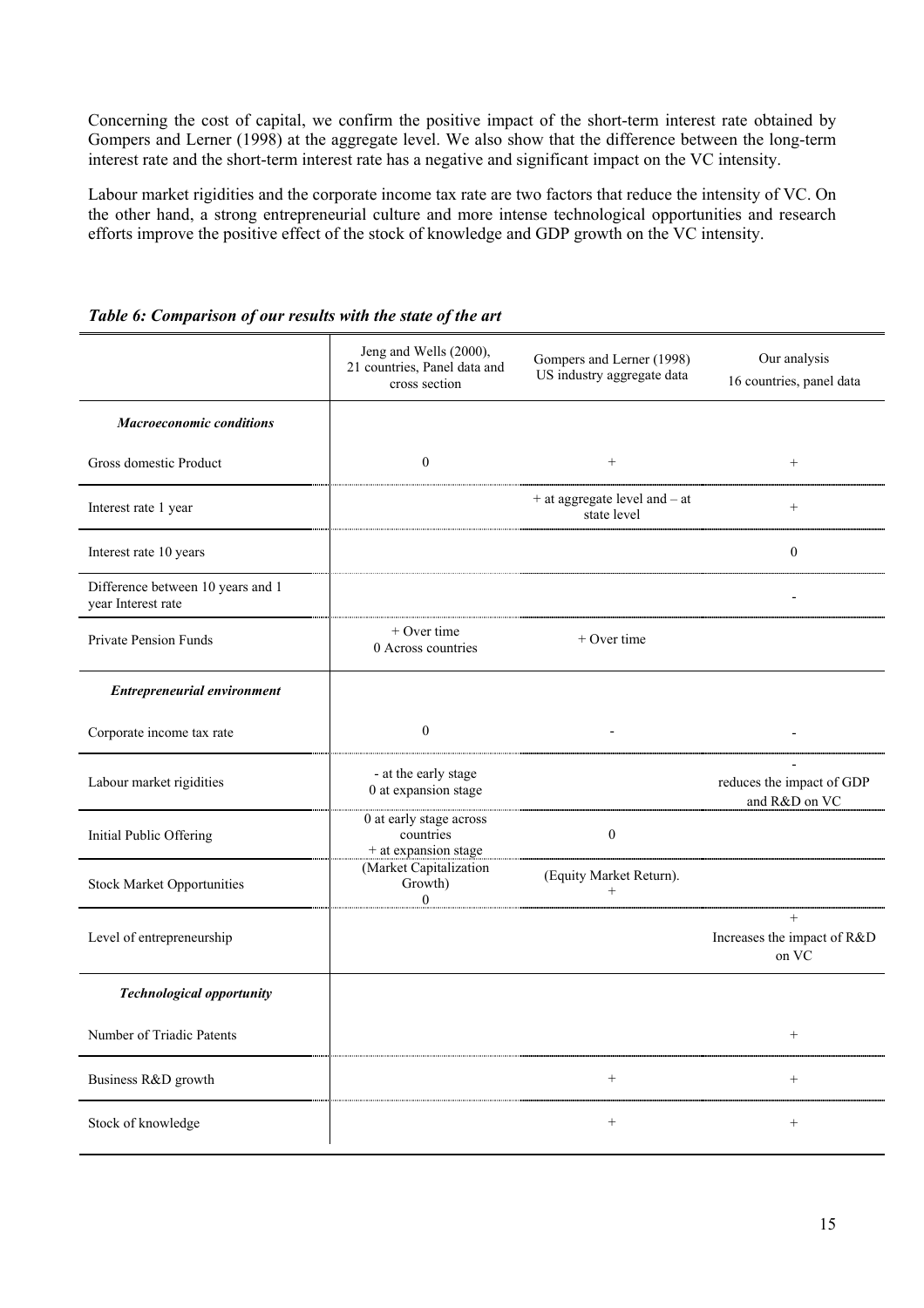# **5. Concluding Remarks**

This paper aims at contributing to the literature on the determinants of VC. Our contribution consists in (1) developing a theoretical model that takes into account the supply-side and demand-side variables to explain VC intensity; and (2) introducing simultaneously traditional determinants of VC and new potential determinants like the cost of capital, the level of entrepreneurship, and novel proxies aiming at measuring technological opportunity. Empirical results can be summarized as follows.

Interest rates have a significant impact on VC intensity. Whereas short-term interest rates influence positively the relative level of VC via a strong demand-side effect, the difference between long-term and short-term interest rates has the opposite impact, via a stronger supply-side effect. Long term interest rates do not affect significantly the equilibrium level of VC.

We show that the impact of corporate income tax rates on VC investment is negative. In other words, high corporate income tax rates reduce the relative level of VC investment across countries and over time.

VC is highly cyclical. It follows a similar evolution than GDP growth rate. In periods of high growth, the flow of venture capital outperforms the GDP growth rate, and *vice versa*. This cyclicality is reduced by the degree of labour market rigidities. A high level of labour market rigidity reduces the positive impact of GDP growth on VC intensity, as well as the positive impact of the knowledge capital stock and of the growth in business R&D.

We also show that indicators of technological opportunity, such as the growth rate of R&D investment, the available stock of knowledge and the number of high value patents (triadic patents), influence significantly a country's investment in VC. The positive impact of the stock of knowledge is strongly reinforced in the countries were the rate of entrepreneurship is very high.

One important policy implication that emerges from these results is that in order to stimulate VC in a country, demand-side factors have to be taken into account. The most important factors affecting the demand of VC are the stock of knowledge, innovative outputs, business R&D, the corporate income tax rate and short-term interest rates. In addition, labour market rigidities and the level of entrepreneurship do play an important role. Changing these factors would require adjustment in structural policies (labour market and education), whose impact can only appear in the long term.

# **References**

Anand B., 1996, Tax effects on venture capital, Unpublished Working paper, Yale School of Management.

- Berger A.N. and G.F. Udell, 1998, The economics of small business finance: The roles of private equity and debt markets in the financial growth cycle, *Journal of Banking & Finance*, 22 (6-8), pp. 613-673.
- Engel D., 2002, The impact of venture capital in firm growth: an empirical investigation, ZEW Discussion paper, 02-02, 30p.
- Gompers, P. and J. Lerner, 1998, What Drives Venture Fundraising?, *Brookings Papers on Economic Activity*, Microeconomics, pp. 149-192.
- Gompers P. and J. Lerner, 2001, The Venture Capital Revolution, *Journal of Economic Perspectives*, 15 (2), pp 145-168.
- Hellmann T. and M. Puri, 2000, The Interaction between Product Market and Financing Strategy: The Role of Venture Capital, *Review of Financial Studies*, 13, pp. 959-84.
- Hellmann T. and M. Puri, 2002, Venture Capital and the Professionalization of Startup Firms: Empirical Evidence, *Journal of Finance*, 57 (1), pp. 169-197.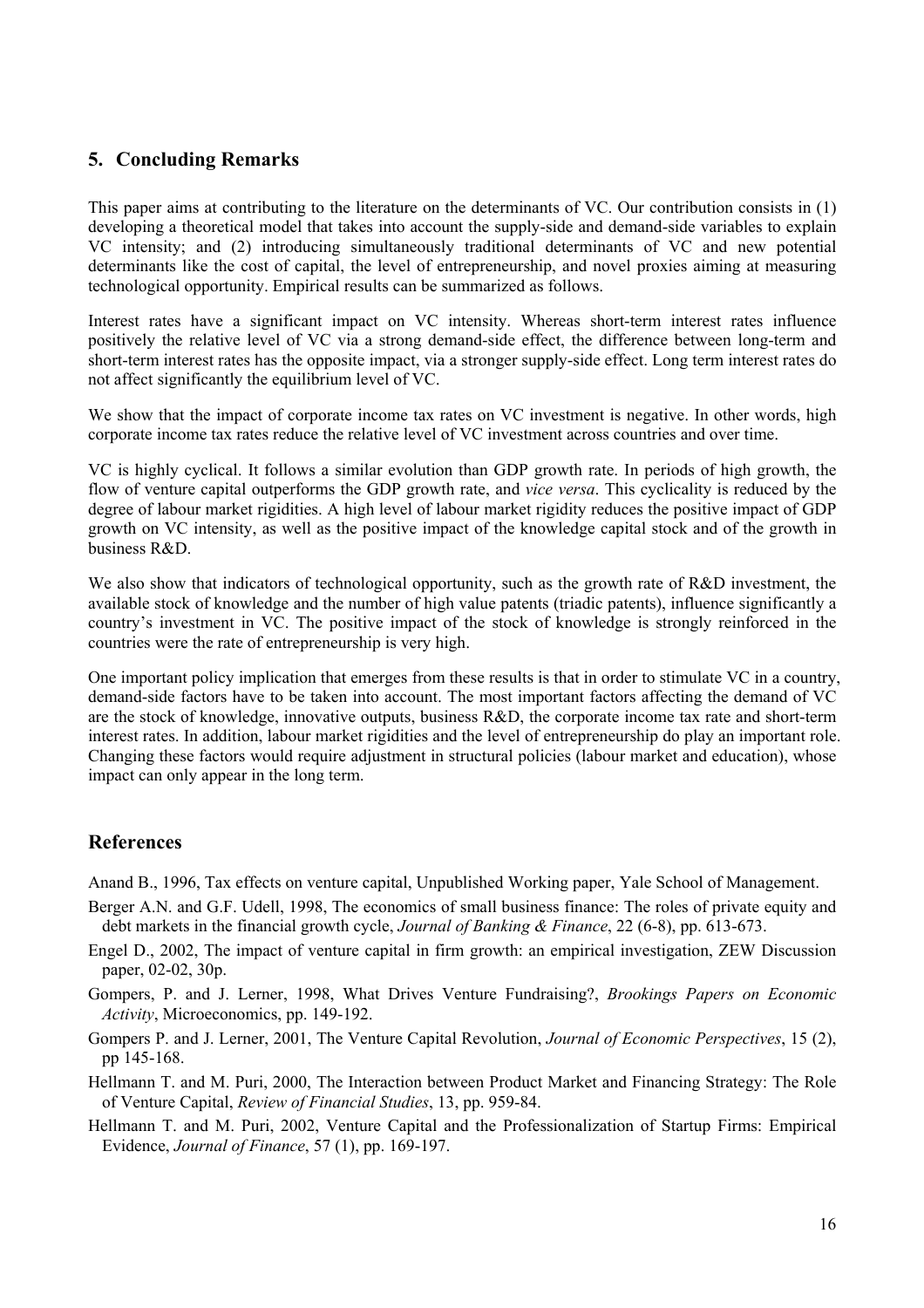- Kortum S. and J. Lerner, 2000, Assessing the Contribution of Venture Capital to Innovation, *RAND Journal of Economics*, 31 (4), pp. 674-692.
- International Monetary Fund, 2002, International Financial Statistics, Yearbook 2002, vol LV.
- Jeng L.A. and Ph.C. Wells, 2000, The determinants of venture capital funding: evidence across countries, *Journal of Corporate Finance*, 6 (3), pp. 241-289.
- O'shea M. and C. Stevens, 1998, Quand le gouvernement apporte du capital-risque, *L'Observateur de l'OCDE,* n°213 , pp. 26-29.
- OECD, 1994a, *Jobs study*, Organisation for Economic Co-operation and Development, Paris.
- OECD, 1994b, *Employment outlook*, Organisation for Economic Co-operation and Development, Paris.
- OECD, 1997, 1999, 2001, *OECD statistics: Main science and technology indicators*, 1, Organisation for Economic Co-operation and Development, Paris.
- Poterba J.M., 1989, Venture Capital and Capital Gains Taxation, *NBER working paper series*, Working Paper n°2832, NBER, Cambridge.
- Romain A. and B. van Pottelsberghe, 2003, The Impact of Venture Capital on Productivity, *IIR Working Paper,* WP#03-20; Hitotsubashi University.